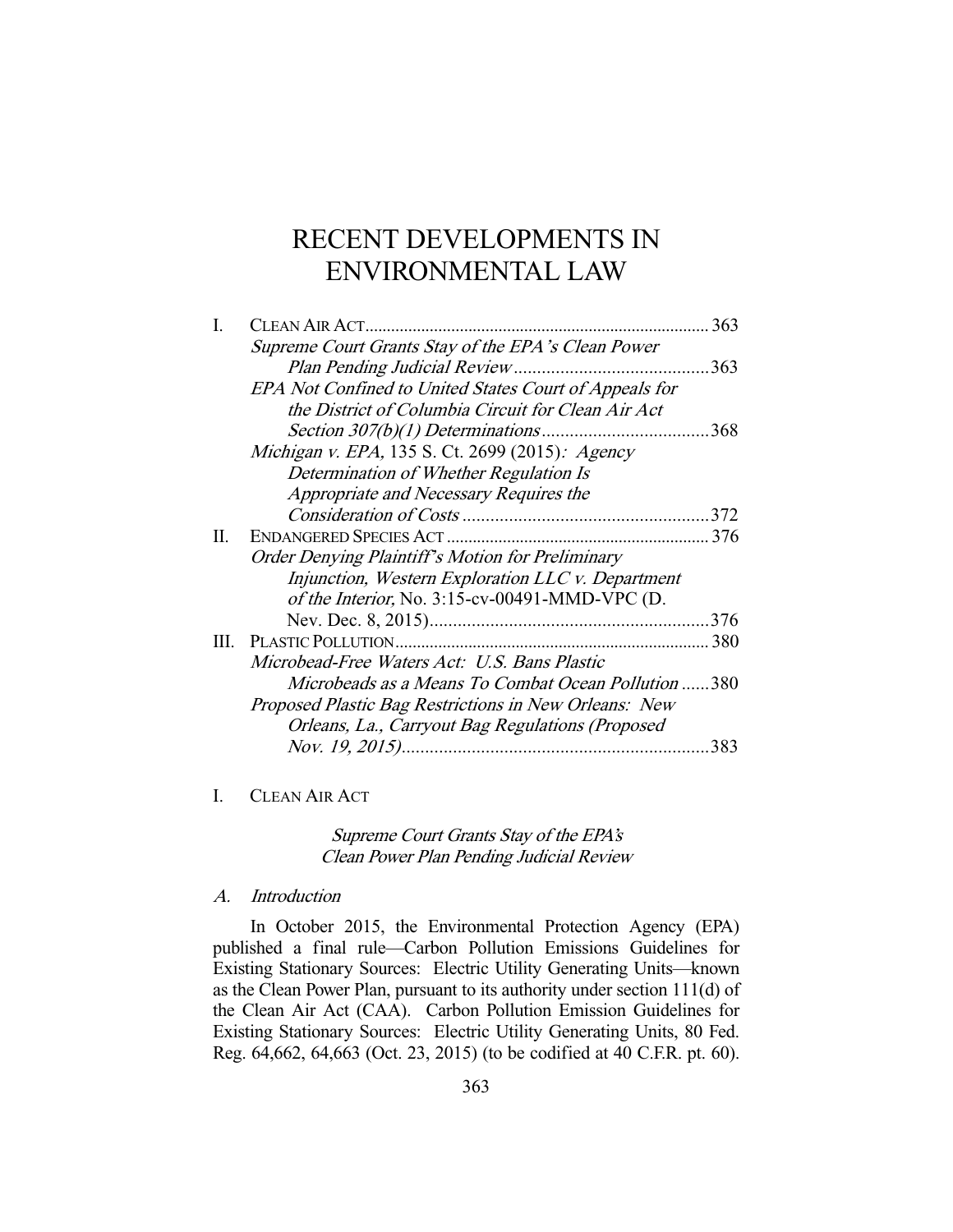The Clean Power Plan is an integral policy measure in the Obama Administration's effort to target global warming by setting aggressive benchmarks for states to reduce greenhouse gas emissions. Climate Change and President Obama's Action Plan, WHITE HOUSE, https://www. whitehouse.gov/climate-change#section-clean-power-plan (last visited Feb. 1, 2016). However, the future of the Clean Power Plan—and the Obama Administration's legacy on Climate Change—is uncertain. On February 9, 2016, the United States Supreme Court ordered that the Clean Power Plan be stayed until a decision is reached on whether it is lawful. Lyle Denniston, Carbon Pollution Controls Put on Hold, SCOTUSBLOG (Feb. 9, 2016, 6:45 PM), http://www.scotusblog.com/ 2016/02/carbon-pollution-controls-put-on-hold/#more-238111.

# B. The Clean Power Plan

 Under the Clean Power Plan, each state (excluding Hawaii, Alaska, Vermont, and the District of Columbia) would be required to design a plan for reducing carbon dioxide emissions. The plans would reflect the "best system of emission reduction" (BSER) after taking into account their individual economic and policy concerns. Carbon Pollution Emission Guidelines for Existing Stationary Sources: Electric Utility Generating Units, 80 Fed. Reg. at 64,662-65. The states would have to submit their plans by September 2016—or September 2018 with an extension—and be prepared to meet a final carbon dioxide emissions standard by 2030. *Id.* at 64,669. As a result of the recent stay, these deadlines will likely be delayed.

 Overall, the Clean Power Plan seeks to reduce overall carbon dioxide emissions by 32% in the utility power sector compared with 2005 levels. Id. at 64,665. Interim benchmarks would take effect between 2022 and 2029, which is the timeframe when states are expected to begin phasing in their systems of emissions reductions, though this timeframe may also be pushed back due to the recent stay. *Id.* at 64,664. The Clean Power Plan would be the first set of greenhouse gas emissions guidelines for existing power plants. Id. at 64,663. A concurrent final rule also establishes guidelines for emissions of carbon dioxide from new, modified, and reconstructed power plants pursuant to the EPA's authority under section 111(b) of the CAA. Standards of Performance for Greenhouse Gas Emissions from New, Modified, and Reconstructed Stationary Sources: Electric Utility Generating Units, 80 Fed. Reg. 64,510 (Oct. 23, 2015) (to be codified at 40 C.F.R. pt. 60, 70, 71, 98).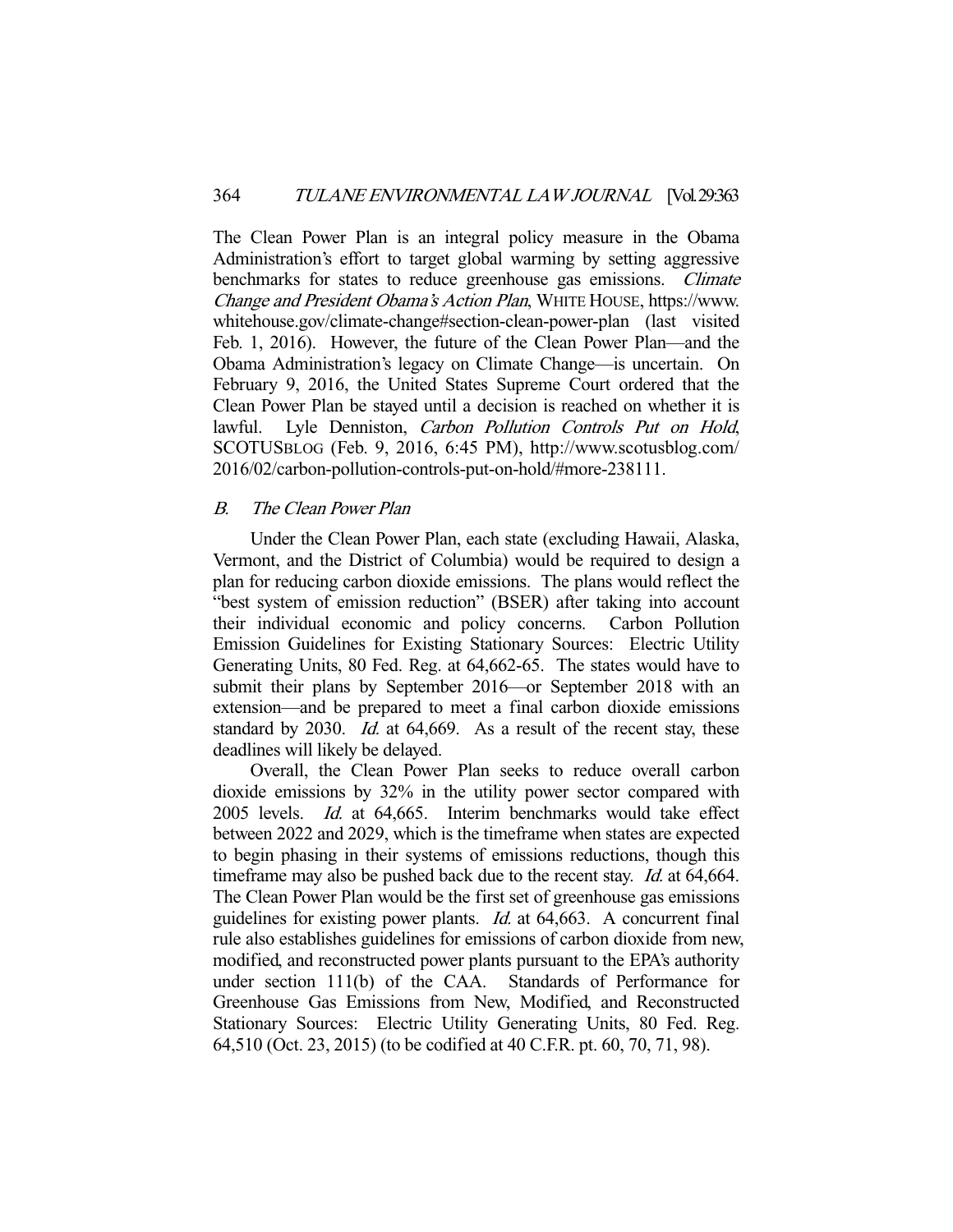#### C. The Litigation

 On the same day that the Clean Power Plan was published, the State of West Virginia—joined by twenty-four other states and state agencies—filed a petition for review with the United States Court of Appeals for the District of Columbia Circuit asserting that the EPA acted beyond the scope of its authority in adopting the Clean Power Plan. State Petitioners' Motion for Stay and for Expedited Consideration of Petition for Review at 6, West Virginia v. EPA, No. 15-1363 (D.C. Cir. Oct. 23, 2015). Several utility industry groups also filed petitions for review with the D.C. Circuit Court of Appeals. Andrew Childers & Anthony Adragna, Supreme Court Halts Clean Power Plan in Blow to Obama, BLOOMBERG BNA (Feb. 10, 2016), http://www.bna.com/supreme-court-halts-n5798 2067152/. The court denied the states' motion to stay the Rule in the interim but granted the states' motion to expedite consideration of the Rule. West Virginia v. EPA, No. 15-1363 (D.C. Cir. Jan. 21, 2016) (order granting expedited consideration).

 On January 26, 2016, the petitioners filed a stay application with Chief Justice Roberts at the United States Supreme Court to reverse the judgment of the D.C. Circuit Court and order an emergency stay of the Rule. Lyle Denniston, States Move To Block "Clean Power Plan," SCOTUSBLOG (Jan. 26, 2015, 9:28 PM), http://www.scotusblog.com/ 2016/01/states-move-to-block-clean-power-plan/. On February 9, 2016, the Supreme Court ordered a stay of the Clean Power Plan in a 5-4 decision. Justices Ginsberg, Breyer, Sotomayor, and Kagan dissented. Denniston, Carbon Pollution Controls Put on Hold, supra. The court did not cite any reasoning, but the petitioners presumably met the burden of proving three factors:

(1) a reasonable probability that four Justices will consider the issue sufficiently meritorious to grant certiorari; (2) a fair prospect that a majority of the Court will vote to reverse the judgment below; and (3) a likelihood that irreparable harm will result from the denial of a stay. . . . the Court will balance the equities and weigh the relative harms to the applicant and to the respondent.

Hollingsworth v. Perry, 558 U.S. 183, 190 (2010) (citing Lucas v. Townsend 486 U.S. 1301, 1304 (1988)).

 In their application, the petitioners asserted that the Clean Power Plan is an "unprecedented power grab by EPA that seeks to reorder the Nation's energy grid." Application by 29 States and State Agencies for Immediate Stay of Final Agency Action During Pendency of Petitions for Review at 13, West Virginia v. EPA, No. 15A773 (U.S. Jan. 26, 2016).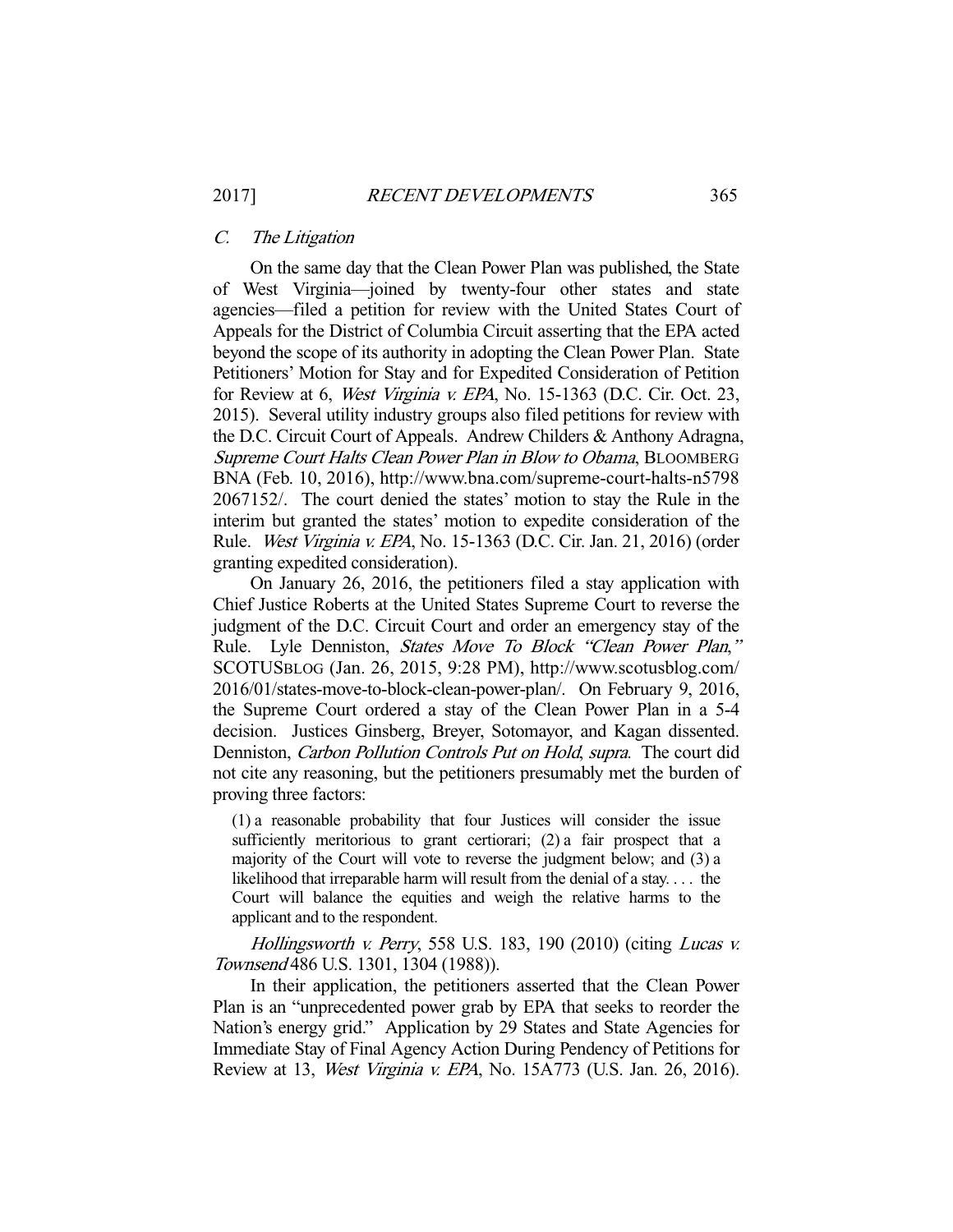Petitioners assert they will suffer "*per se* irreparable harm" caused by the EPA's encroachment on their sovereignty. *Id.* at 40. States also cite the resources they will expend on compliance with the Clean Power Plan in the interim as irreparable harm. Id. at 41. Compliance, the states argue, will require major legislative and regulatory change, and a shifting of the electric power grid in each state. *Id.* at 39. Petitioners argue that resources spent in designing a plan—even by the September 2018 deadline with an extension—will not be recoverable by the time a decision is reached on the merits. *Id.* at 14.

 Petitioners cautioned that denial of the stay would allow the EPA to "circumvent judicial review" as the agency did in Michigan v. EPA. Id. at 1-2 (citing Michigan v. EPA, 135 S. Ct. 2699, 2706 (2015)). In that case, a stay of an EPA rule regulating fossil fuel power plants under section 112 of the CAA was denied, and by the conclusion of the litigation substantial compliance had been achieved. Although the Supreme Court remanded the case to the D.C. Circuit Court of Appeals for a final decision, petitioners in the Clean Power Plant litigation suggest that the subsequent refusal of the D.C. Circuit to vacate the EPA rule in that case was based on the existing substantial compliance that had taken place during the course of the litigation, as opposed to the lawfulness of that rule on the merits. In opposition to the stay in the Clean Power Plant litigation, the government argued that the Rule does not require that the states take immediate action and thus does not threaten any immediate or irreparable harm to the states. Denniston, Carbon Pollution Controls Put on Hold, supra.

 On the merits, the states challenge the legality of the Clean Power Plan on two grounds. See State Petitioners' Motion for Stay and for Expedited Consideration of Petition for Review at 6, 11, West Virginia v. EPA, No. 15-1363 (D.C. Cir. Oct. 23, 2015). The first claim is that the EPA does not have the authority under section 111(d) to require states to restructure their electrical grids. The second claim is that even if the Clean Power Plan could have been authorized under section 111(d), the section 1112 exclusion applies, precluding the EPA's authority to regulate emissions of existing power plants.

 The states disagree with the EPA about the scope of "standards of performance" for existing sources in section 111(d). The statute provides in relevant part:

(1) The Administrator shall prescribe regulations which shall establish a procedure similar to that [under section 110] under which each state shall submit to the Administrator a plan which (A) establishes standards of performance for any existing source for any air pollutant (i) for which air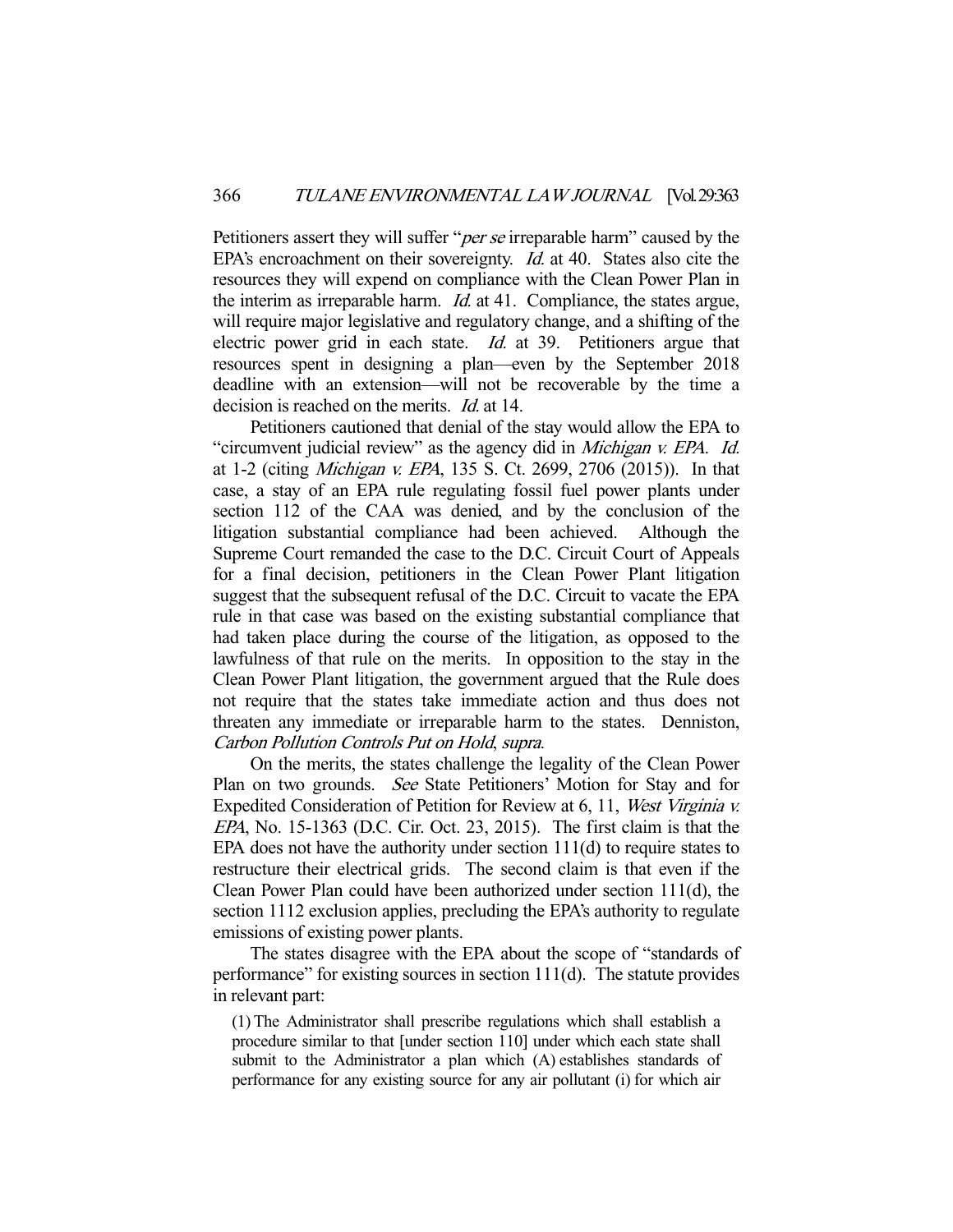quality criteria have not been issued or is not included on a list [in section 108(a)] or emitted from a source category already regulated under [section 112, as a Hazardous Air Pollutant] but (ii) to which a standard of performance under this section would apply if such existing source were a new source, and (B) provides for the implementation and enforcement of such standards of performance. . .

### 42 U.S.C. 7411(d) (2012).

 The states attempted to construe "standards of performance" narrowly to exclude the prescription of emissions standards that require making changes to current electricity grids. See Application by 29 States and State Agencies for Immediate Stay of Final Agency Action During Pendency of Petitions for Review, *supra*, at 6-7. Based on the statutory text, the EPA may argue it more broadly to justify the imposition of such standards, further arguing that the states have plenty of time—up to three years—to propose a "best system of emissions reduction," and in the event a state cannot propose a plan to supplant the federal plan proposed for the state by the EPA, the state may defer to the federal plan. Id. (citing 42 U.S.C. 7411(a)(1) (2012)).

 The second point of contention is whether the regulation of emissions from existing power plants under section 112—in the Mercury and Air Toxics Standards Rule in 2012—precludes the application of section 111(d) to regulate carbon dioxide emissions from existing power plants. Application by 29 States and State Agencies for Immediate Stay of Final Agency Action During Pendency of Petitions for Review, supra, at 7-8. These are two conflicting amendments to the Clean Air Act: one passed by the House, and the other by the Senate. States rely solely on the Congressional amendment in making their argument, whereas the EPA views amendments as not conflicting and that in this context they allow for the regulation of carbon dioxide emissions from existing power plants. Carbon Pollution Emission Guidelines for Existing Stationary Sources: Electric Utility Generating Units, 80 Fed. Reg. 64,662, 64,710- 11 (Oct. 23, 2015) (to be codified at 40 C.F.R. pt. 60).

 The D.C. Circuit's Panel of judges is viewed as favorable to the EPA. The hearing is scheduled for June 2; a decision by fall of 2016 is probable. Denniston, Carbon Pollution Controls Put on Hold, supra. Despite the expedited schedule in the D.C. Circuit, appeal to the Supreme Court may mean the Clean Power Plan will be stayed beyond President Barack Obama's presidency. It is highly unusual for the Court to issue the stay of an administrative decision, leading to speculation as to the uncertainty of the outcome in this case. Childers & Adragna, supra.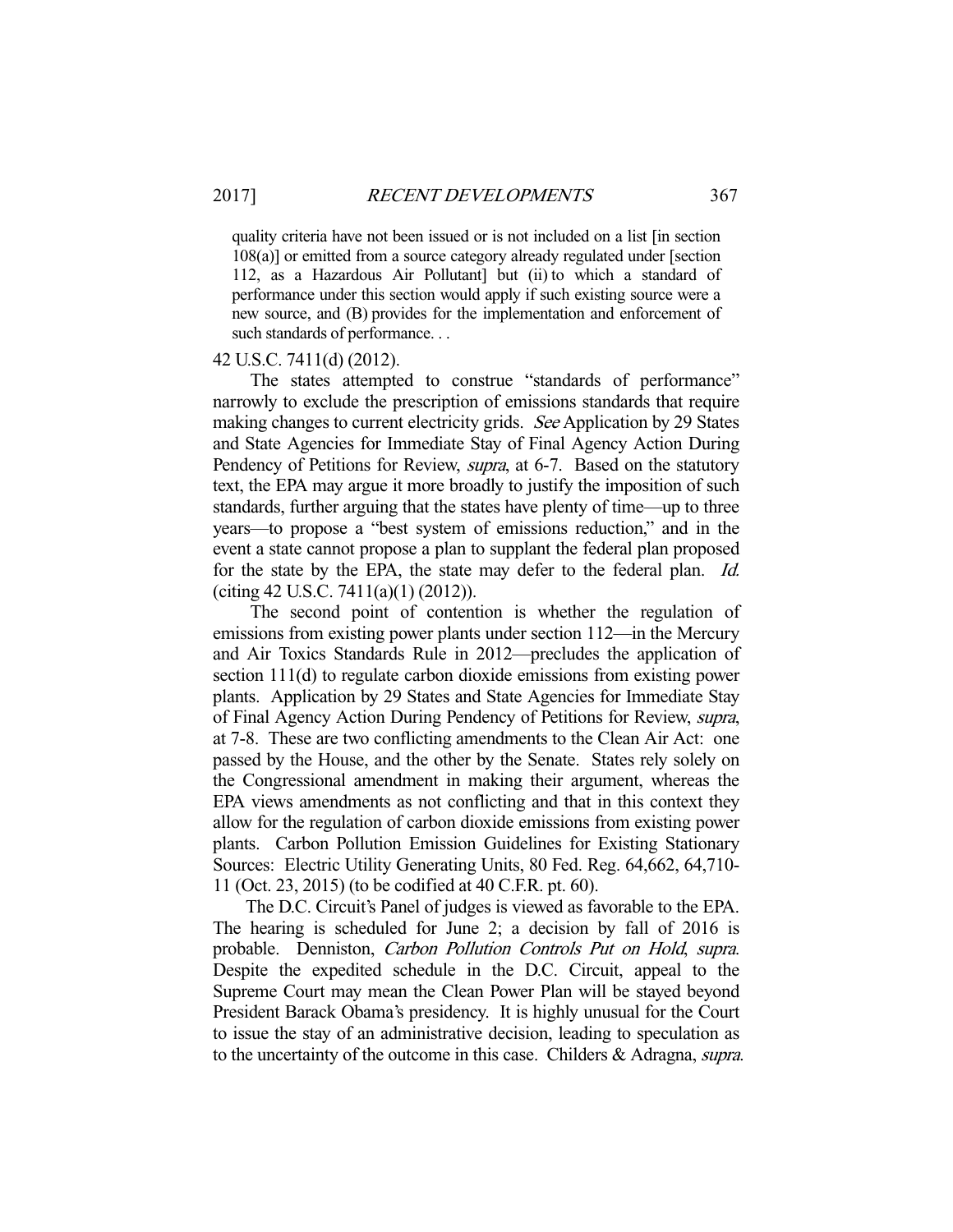Coupled with the Court's recent unfavorable treatment of the EPA, it seems that the ultimate viability of the Clean Power Plan is uncertain.

# Karuna Davé

# EPA Not Confined to United States Court of Appeals for the District of Columbia Circuit for Clean Air Act Section 307(b)(1) Determinations

#### A. Introduction

 California is known for its stricter than national environmental regulations and standards. Once those standards are approved by the Environmental Protection Agency (EPA), the EPA can waive federal preemption and allow the California standard. See Clean Air Act § 209(e), 42 U.S.C. § 7543(e). The question arises as to which federal court of appeals should hear challenges to that waiver.

 The United States Court of Appeals for the District of Columbia Circuit recently declined to limit venue to its own court over challenges to final action by the EPA regarding emissions of in-use nonroad diesel engines. *Dalton Trucking, Inc. v. EPA*, 808 F.3d 875, 880 (D.C. Cir. 2015). These engines are generally used in excavators, construction equipment, agricultural equipment (including tractors), airport ground service equipment, and utility equipment such as generators. Nonroad Diesel Engines, U.S. EPA, http://www3.epa.gov/otaq/nonroad-diesel.htm (last updated Feb. 23, 2016). The D.C. Circuit interpreted breadth of jurisdiction and venue under section 307(b)(1) of the Clean Air Act (Act), which governs emissions of in-use nonroad diesel engines. Dalton Trucking, 808 F.3d at 878-89; Clean Air Act § 307(b), 42 U.S.C  $§ 7607(b)(1).$ 

 While the Clean Air Act generally preempts states from adopting standards relating to the control of emissions from in-use nonroad diesel engines, under section 209(e) of the Act, California may adopt emission standards for those engines if it applies for and receives a waiver of federal preemption from the EPA. The EPA may grant this waiver if the standards are, in the aggregate, at least as protective of the public health and welfare as the equivalent federal standard. See Clean Air Act § 209(e), 42 U.S.C. § 7543(e). Once the EPA authorizes the California standard, the other states may adopt and enforce the same provisions. Clean Air Act § 209(e), 42 U.S.C. § 7543(e)(2)(B).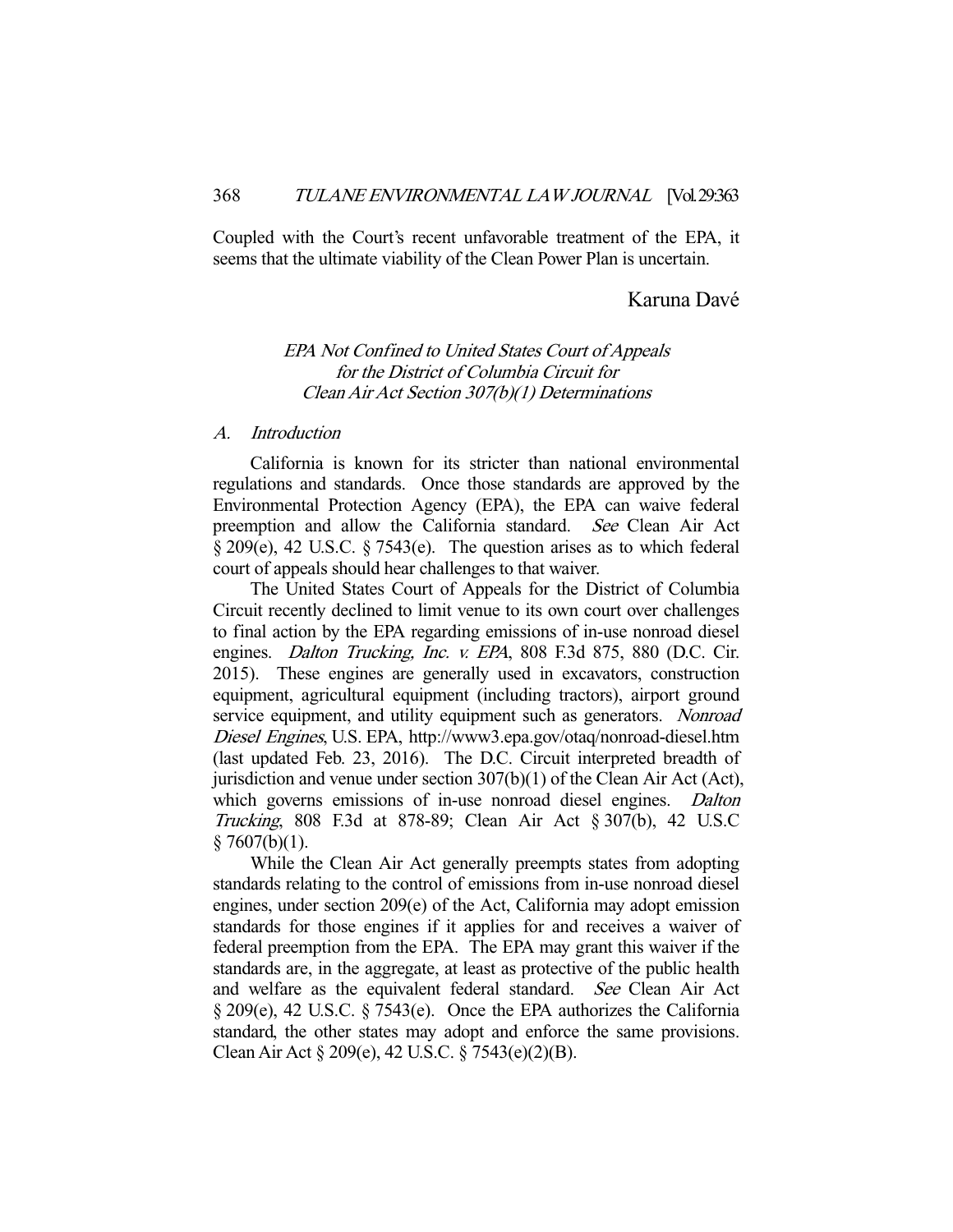#### B. Background

 Dalton Tucking Inc. and American Road and Transportation Builders Association (ARTBA) challenged a final administrative decision by the EPA that authorized "California regulations intended to reduce emissions of particulate matter and oxides of nitrogen from in-use nonroad diesel engines." Dalton Trucking, 808 F.3d at 877. Dalton Trucking sought judicial review of this decision in both the United States Court of Appeals for the District of Columbia Circuit and the United States Court of Appeals for the Ninth Circuit. The EPA moved to dismiss the case in the Ninth Circuit based on a venue provision of the Clean Air Act. The rule states that the D.C. Circuit has exclusive venue over EPA action only if, "(1) the final action taken by EPA is 'nationally applicable' or (2) found that its final action was based on a determination of 'nationwide scope or effect' and it published this finding." Dalton Trucking, 808 F.3d at 877 (quoting Clean Air Act § 307(b)(1), 42 U.C.S.  $\S$  7607(b)(1)). The D.C. Circuit held that the decision did not satisfy either of the requirements. Therefore, venue was not proper in its court.

 On March 1, 2012, the California Air Resources Board (CARB) requested that the EPA approve California's Nonroad Fleet Requirement under section 209(e) of the Act. Id. at 878. On September 20, 2013, the EPA granted the waiver. Dalton Trucking filed a petition for review in both the United States Court of Appeals for the District of Columbia Circuit and the United States Court of Appeals for the Ninth Circuit, asserting that the EPA misapplied the statutory requirements of section 209(e) and that the EPA's decision was arbitrary and capricious. The EPA moved to have the case dismissed from the Ninth Circuit. Dalton Trucking countered that the D.C. Circuit was not the proper venue under section 307(b)(1) of the Act. That section provides that a petition for judicial review of the Administrator's action in promulgating nationallyapplicable regulations or final actions by the Administrator "may be filed only in the United States Court of Appeals for the District of Columbia." Clean Air Act  $307(b)(1)$ , 42 U.S.C §  $7607(b)(1)$ . It goes on to say that

a petition for review of certain regionally applicable actions or any other final action of the Administrator under this chapter. . .which is locally or regionally applicable may be filed only in the United States Court of Appeals for the appropriate circuit. Notwithstanding the preceding sentence a petition for review of any action referred to in such sentence may be filed only in the United States Court of Appeals for the District of Columbia if such action is based on a determination of nationwide scope or effect and if in taking such action is based on such a determination.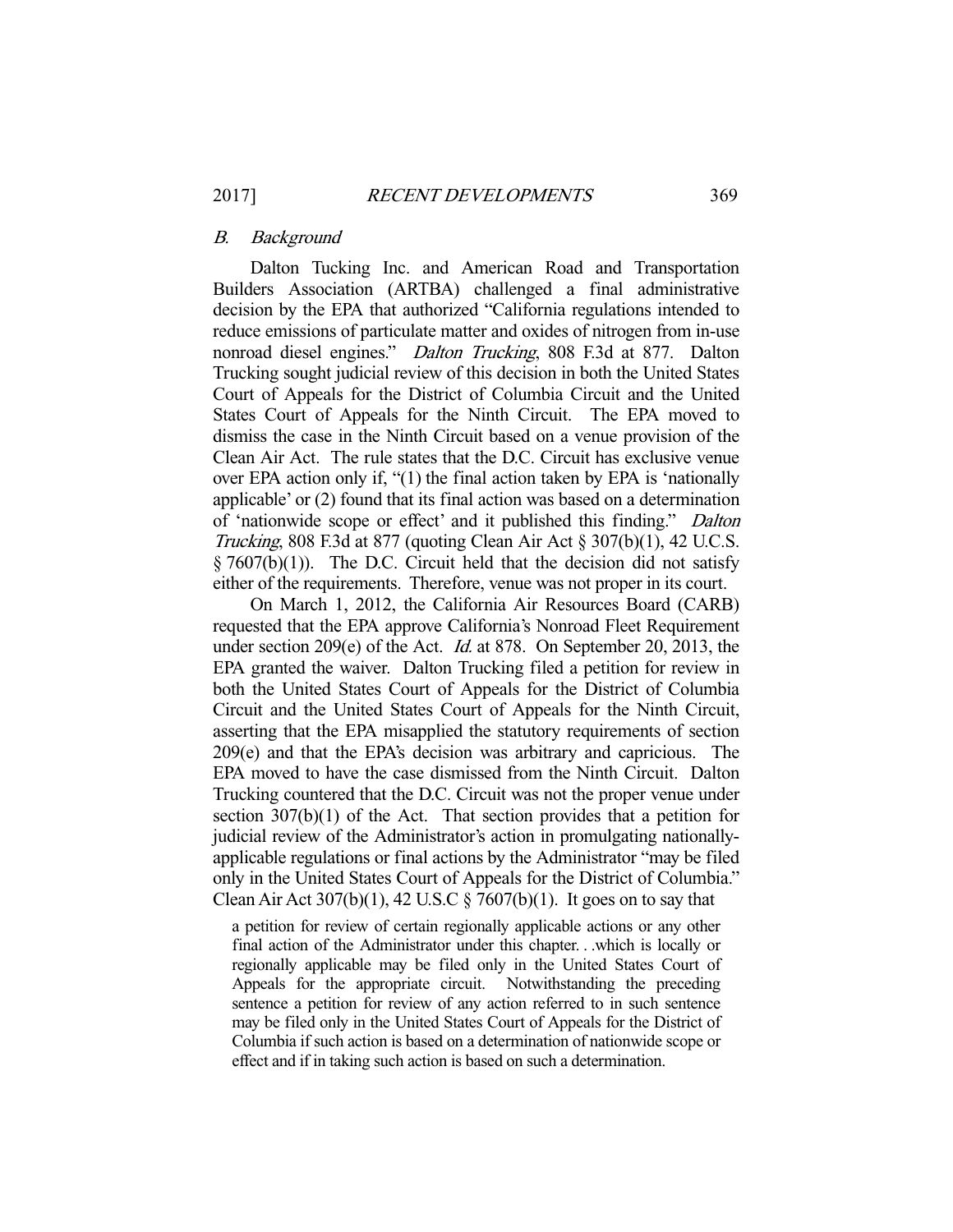The D.C. Circuit claimed that there was no dispute as to whether this provision confers jurisdiction on the court of appeals, and that it "is apparent from its terms that the jurisdiction conferred extends both to 'the United States Court of Appeals for the District of Columbia' and to the regional 'United States Court of Appeals.'" Dalton Trucking, 808 F.3d at 879 (quoting Harrison v. PPG Indus. Inc., 446 U.S. 578 (1980)).

 The Court also concluded that it was "apparent from its terms and legislative history" that the provision is also a venue provision. The court reasoned that there is a "plethora of decisions from other circuits resolving section 307(b)(1) challenges to final agency actions having only local or regional impacts." Dalton Trucking, 808 F.3d at 879. The court cited its own decisions where it found itself not to be the proper venue for a  $307(b)(1)$  action. *Id.* (citing Am. Rd. & Transp. Builders Ass'n v. EPA, 705 F.3d 453, 455-56 (D.C. Cir. 2013) (finding that the Ninth Circuit was the proper venue for an EPA approval of a California's State Implementation Plan under the Clean Air Act); Util. Air Regulatory Grp. v. EPA, No. 01-1064, 2001 WL 936362, at \*1 (D.C. Cir. July 10.  $2001$ ). The court made clear with the case at hand that section  $307(1)(b)$ conferred not only jurisdiction to the regional Circuit Courts but also venue. The court noted that "it is generally understood that courts of appeals have the 'inherent power to transfer cases over which we have jurisdiction but not venue." *Id.* at 880.

#### C. Analysis

 The United States Court of Appeals for the D.C. Circuit held that the EPA's Nonroad Waiver Decision is not nationally applicable, that the EPA did not find that its Nonroad Waiver Decision was based on a determination of nationwide scope or effect nor published such a finding, and that therefore the D.C. Circuit is not the proper venue for Dalton Trucking's challenge. *Id.* at 880-82.

 The EPA first argued that states may adopt California's nonroad standards without further EPA review and, therefore, the standards are nationally applicable. *Id.* at 880. The court found, however, that because there is no statutory or regulatory requirement that other states adopt California's standards and, because no state had adopted the standard, it is not common practice. The court reasoned that 307(b)(1) requires national applicability, not mere national availability. Id. at 880-81.

 Second, the EPA argued that California's Fleet Requirements will regulate off-road diesel engines and vehicles both within and outside of California. Id. at 881. The court reasoned that it only had to look at the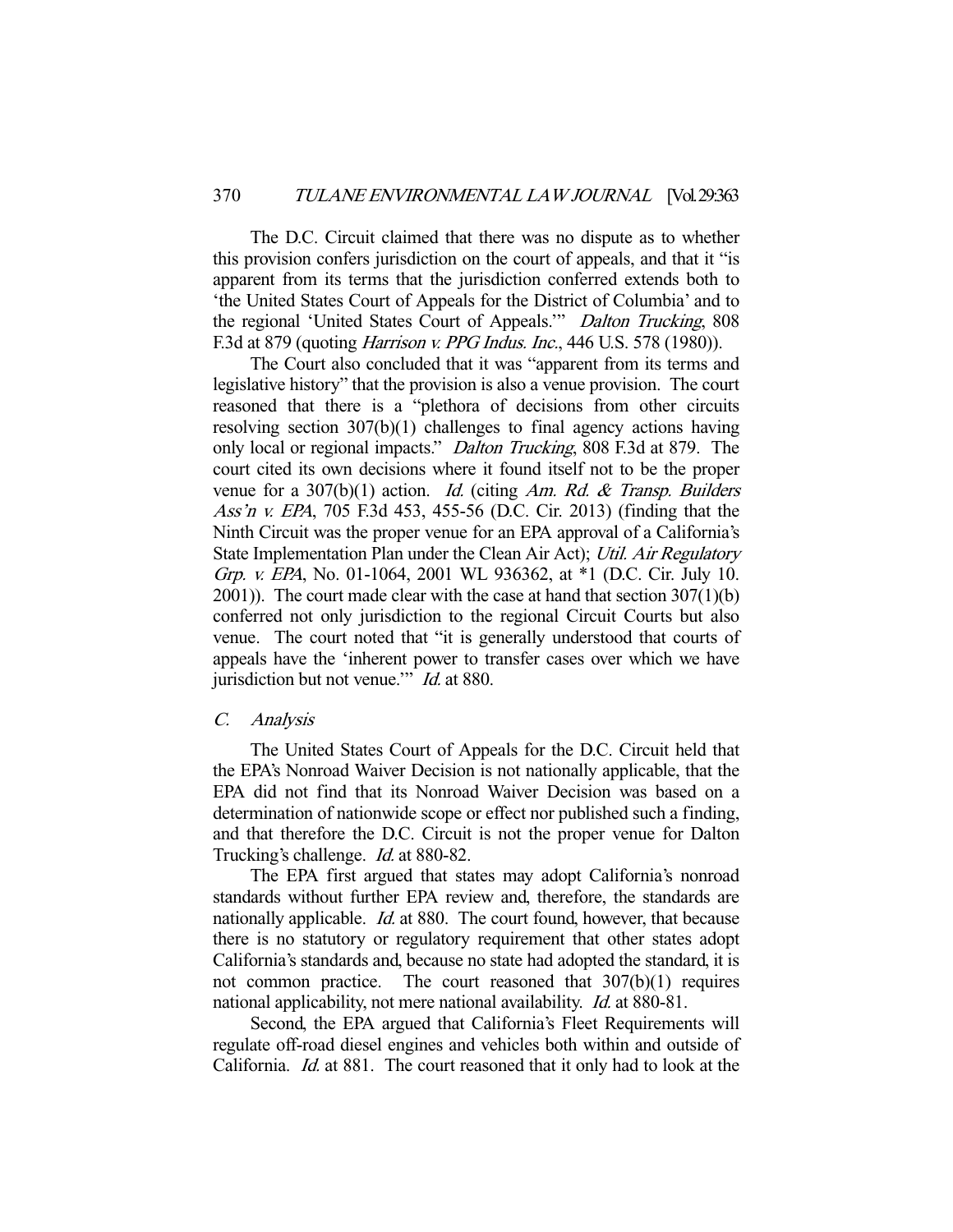face of the rulemaking, which only regulates nonroad engines and vehicles owned and operated in California.

 Finally, the EPA claimed that the D.C. Circuit has consistently treated similar petitions for review as nationally significant actions reviewable in that court or, in the alternative, "that venue in this circuit is 'compelled by [its] published determination that its action would have a nationwide scope or effect." *Id.* (quoting Brief for Respondents at 34, Dalton Trucking, 808 F.3d 875 (D.C. Cir. 2015) (No. 13-1283). The court reasoned that the EPA itself found that its Nonroad Waiver Decision was a "final action of national applicability." Id. (quoting California State Nonroad Engine Pollution Control Standards; Off-Road Compression Ignition Engines—In-Use Fleets; Notice of Decision, 78 Fed. Reg. 58,090, 58,121 (Sept. 20, 2013)). The court invalidated the EPA's finding that the text of section 307(b)(1) allows the EPA to substitute a finding of "national applicability" for the required finding that a decision of local or regional applicability is based on a determination of "nationwide scope or effect." *Id.* (quoting Clean Air Act § 307(b)(1), 42 U.S.C. § 7607(b)(1)). The Court distinguished between "nationally applicable" final action and a final action with "nationwide scope or effect." The court claims that "Congress left no doubt that" these terms "are not the same." *Id.* at 882. Having found the EPA's decision not to have national scope or effect, the court divested jurisdiction and venue from the D.C. Circuit.

#### D. Conclusion

 At first glance, it seems that the D.C. Circuit's determination is contrary to the plain meaning of the statute because other states can adopt California's provisions, and therefore the EPA's determination does have nationwide scope and effect, is nationally applicable, and the EPA published its findings. Further, engine emissions are not confined to the state in which they are emitted. Thus, an initial assessment would lead to the conclusion that the United States Court of Appeals for the District of Columbia Circuit does have exclusive jurisdiction and venue under section 307(b)(1) of the Act. When considered under a wider context, however, the court's decision makes more sense. The waiver program applies only to California. The engines will be imported, constructed, or registered only in California. Therefore, the D.C. Circuit made the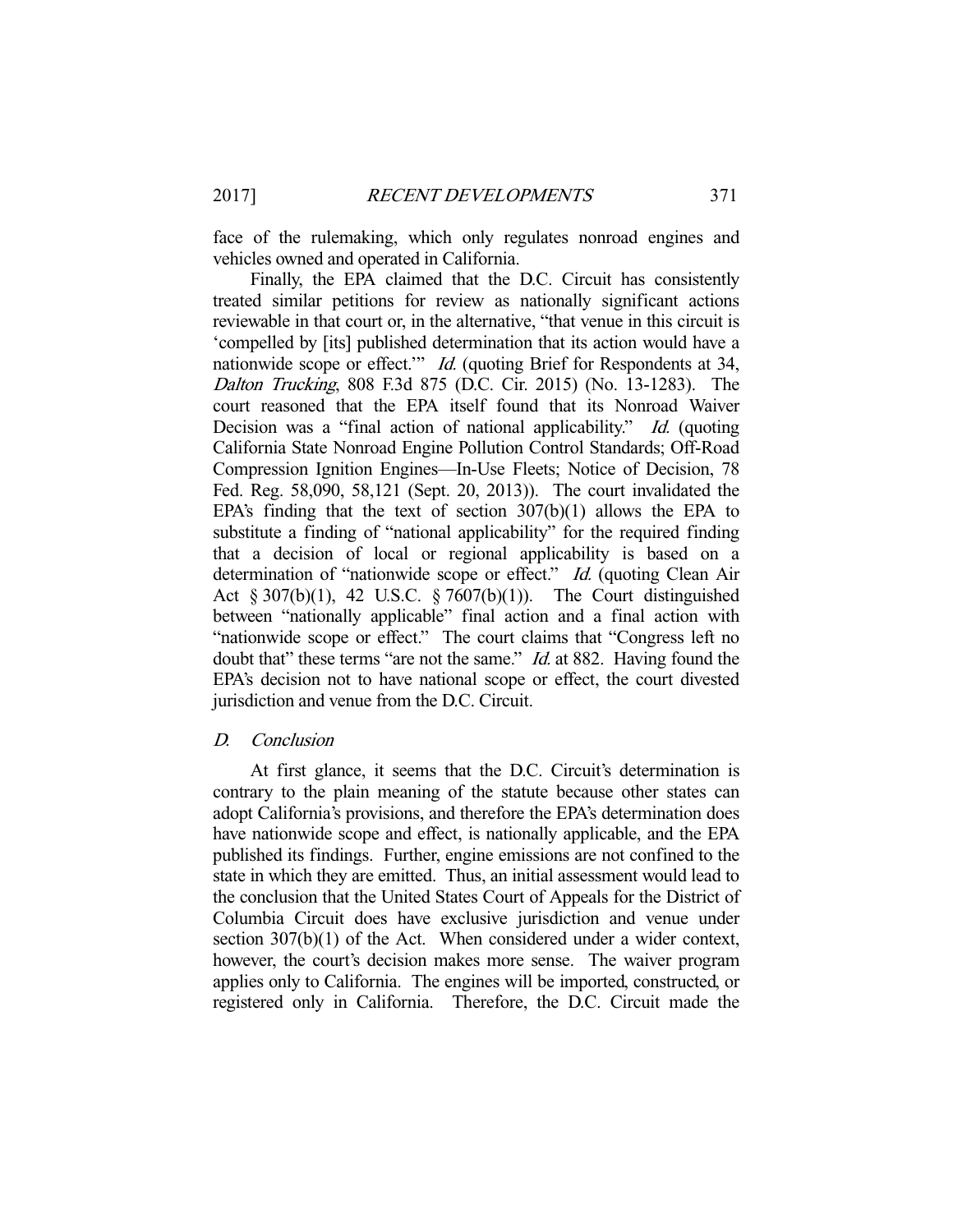proper determination to divest itself of jurisdiction and venue for a case that was better suited for the regional court of appeals, the Ninth Circuit.

# Rachael Ruiz

# Michigan v. EPA, 135 S. Ct. 2699 (2015): Agency Determination of Whether Regulation Is Appropriate and Necessary Requires the Consideration of Costs

 On June 29, 2015, the United States Supreme Court held that the Environmental Protection Agency's (EPA) refusal to consider costs when it determined that a regulation was "appropriate and necessary" was unreasonable. Michigan v. EPA, 135 S. Ct. 2699, 2707, 2712 (2015).

# A. Background

 The 1990 Amendments to the Clean Air Act (CAA) contain a provision that allows for the regulation of electric utility steam generating units (EGUs) under the hazardous air pollutant (HAP) guidelines. Clean Air Act, Amendments, Pub. L. No. 101-549, 104 Stat. 2399, 2531 (codified at Clean Air Act, 42 U.S.C. § 7412(n)(1) (2012)). To list EGUs as a source category, the EPA must conduct a study of the health risks of pollutants emitted from EGUs and submit the results along with an explanation of how EGUs could be regulated to Congress. The EPA Administrator must regulate EGU emissions if he or she finds that it is "appropriate and necessary."

In Whitman v. American Trucking Ass'ns, the Supreme Court held that the EPA was prohibited from considering costs when promulgating the initial national ambient air quality standards (NAAQS). 531 U.S. 457, 486 (2001). The provision of the Clean Air Act (CAA) under which the NAAQS are set requires that levels are "requisite to protect the public health." 42 U.S.C. § 7409(b)(1). In Whitman, the Court found that when Congress mandated that levels be set at a level requisite to protect the public health, the consideration of costs was inappropriate. See Whitman, 531 U.S. at 471.

 If the consideration of costs is not required by the statute, an agency may consider costs. E.g., EPA v. EME Homer City Generation, L.P., 134 S. Ct. 1584, 1607 (2014). In *EPA v. EME Homer City*, the Supreme Court held that the EPA's decision to consider costs when determining how to allocate responsibility among the states under the Transport Rule was reasonable. Essentially, the Court determined that when interpreting the term "amount," using costs was reasonable. It should be noted that in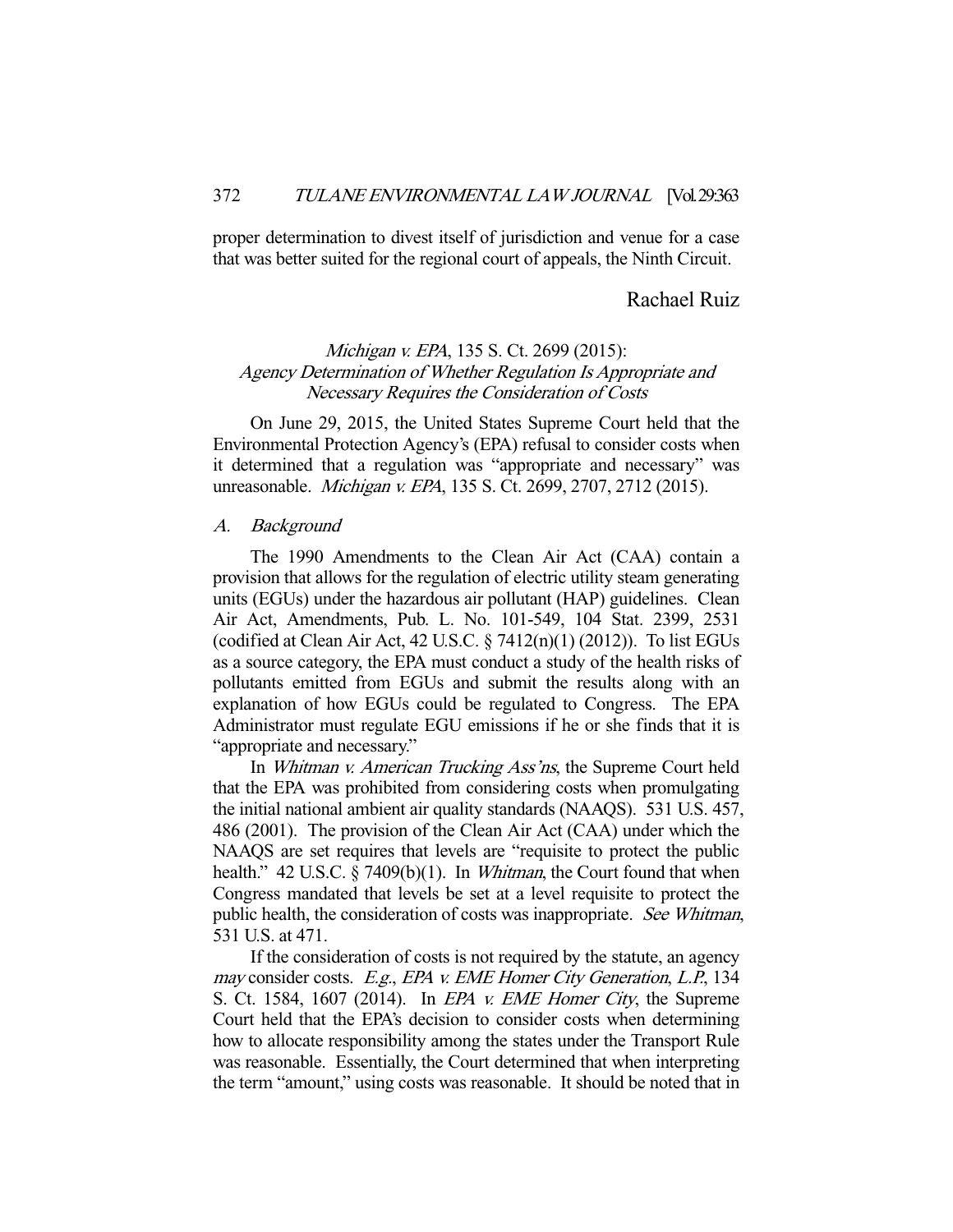his dissent, Justice Scalia argued that the consideration of costs should be prohibited under Whitman. Id. at 1611-13 (Scalia, J., dissenting).

 In December 2000, the EPA concluded that the regulation of EGUs was "appropriate and necessary." Regulatory Finding on the Emissions of Hazardous Air Pollutants From Electric Utility Steam Generating Units, 65 Fed. Reg. 79,825 (Dec. 20, 2000). The agency added power plants to the source category list under section  $112(c)$  of the CAA. *Id.* at 79,826. However, on March 29, 2005, the EPA reversed its decision to add power plants to the CAA section 112(c) source category list. Revision of December 2000 Regulatory Finding on the Emissions of Hazardous Air Pollutants From Electric Utility Steam Generating Units and the Removal of Coal- and Oil-Fired Electric Utility Steam Generating Units From the Section 112(c) List, 70 Fed. Reg. 15,994 (Mar. 29. 2005) (to be codified at 40 C.F.R pt. 63). Following this decision, several states and environmental groups petitioned the EPA for review of its decision to remove power plants from the source list. New Jersey v. EPA, 517 F.3d 574, 577 (D.C. Cir. 2008). The United States Court of Appeals for the District of Columbia Circuit held that the EPA's decision to "delist" power plants was unlawful because section  $112(c)(9)$ required the EPA to make certain findings before delisting, which the EPA failed to make. *Id.* at 581 (citing Clean Air Act, 42 U.S.C.  $§ 7412(c)(9) (2012)$ .

 In May 2011, the agency again reconsidered. National Emission Standards for Hazardous Air Pollutants From Coal- and Oil-Fired Electric Utility Steam Generating Units and Standards of Performance for Fossil-Fuel-Fired Electric Utility, Industrial-Commercial Institutional, and Small Industrial Commercial-Institutional Steam Generating Units, 76 Fed. Reg. 24,976, 24,977 (May 3, 2011) (to be codified at 40 C.F.R. pt. 60, 63). There, the EPA determined that regulation of power plants was necessary and appropriate. Further, the EPA found that Congress did not require the agency to consider costs when determining if a regulation was "appropriate and necessary." *Id.* at 24,987.

 Finally, in 2012, the EPA reaffirmed that it was appropriate and necessary to regulate power plants and that it was not required to consider costs at this phase of regulation. 77 Fed. Reg. 9304 at 9327, 9363. Following this decision, state, industry, and labor organizations challenged the Final Rule. White Stallion Energy Ctr., LLC v. EPA, 748 F.3d 1222, 1229 (D.C. Cir. 2014), rev'd sub nom Michigan v. EPA, 135 S. Ct. 2699 (2015). In White Stallion Energy Center, LLC v. EPA, the District of Columbia Circuit upheld the EGU Final Rule holding that the EPA's interpretation of "appropriate and necessary" and its decision not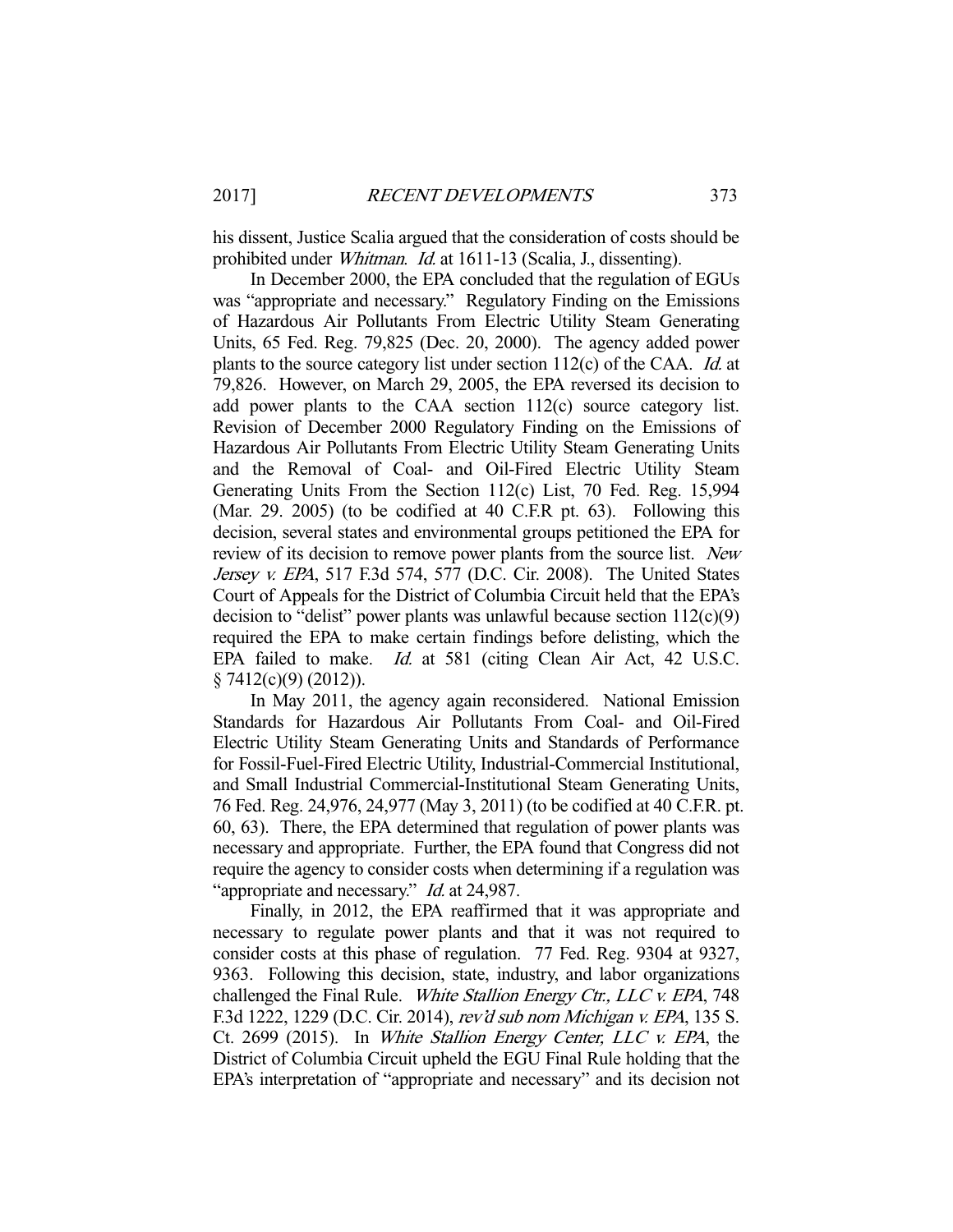to consider cost was reasonable. *Id.* at 1241. The industry petitioners sought, and were granted, certiorari by the Supreme Court. *Michigan v.* EPA, 135 S. Ct. at 2706.

#### B. Court's Decision

 The Supreme Court, in a 5-4 opinion authored by Justice Scalia, reversed the decision of the circuit court and remanded the case for further proceedings. *Id.* at 2702, 2712. First, the Court briefly noted agency deference. Id. at 2706-07. Second, the Court detailed why the EPA was arbitrary. *Id.* at 2707-08. Third, the Court countered each of the EPA's reasons for determining that the consideration of cost was unnecessary. *Id.* at 2708-10. Finally, the Court addressed the contentions made by the dissenters. Id. at 2710-11.

 First, the Court recognized the deference that agencies are afforded in making statutory interpretations. Id. at 2706-07 (citing Chevron U.S.A., Inc. v. Nat. Res. Def. Council, Inc., 467 U.S. 837, 866 (1984)). Despite Chevron deference, the Court found that the "EPA strayed far beyond [the bounds of reasonable interpretation] when it read § 7412(n)(1) [of the CAA] to mean that it could ignore cost." *Id.* at 2707.

 Second, the Court found that the EPA's determination that it was not required to consider costs when deciding if regulating EGUs was "appropriate and necessary" was arbitrary. *Id.* at 2707-08. The Court reasoned that the CAA regulates EGUs, under the HAP program, special. Id. at 2707. Congress provided the EPA with specific guidelines, like "numerical thresholds," when determining whether to regulate other sources. However, for EGUs, Congress left the determination to the EPA when the Administrator found that regulation was "appropriate and necessary." *Id.* at 2707 (citing 42 U.S.C.  $\S$  7412(n)(1)(A)). The Court stated that the agency was prohibited from "entirely fail[ing] to consider an important aspect of the problem." *Id.* at 2707 (quoting *Motor Vehicle* Mfrs. Ass'n v. State Farm Mut. Auto. Ins. Co., 463 U.S. 29, 43 (1983) (defining arbitrary)). The Court then reasoned that when the EPA decided that it was not required to consider costs, it failed to consider an important aspect of regulating EGUs and was, therefore, arbitrary.

 The Court went on to reason that Congress specifically required the EPA to consider costs in the regulation of other provisions of the CAA. Id. at 2708 (citing Clean Air Act, 42 U.S.C. § 7412(n)(1)(A) (2012)). The Court noted that the EPA argued that this was an indication that because Congress specifically called for consideration in other sections Congress did not require the consideration of costs in determining whether to regulate EGUs under the HAP program. The Court did not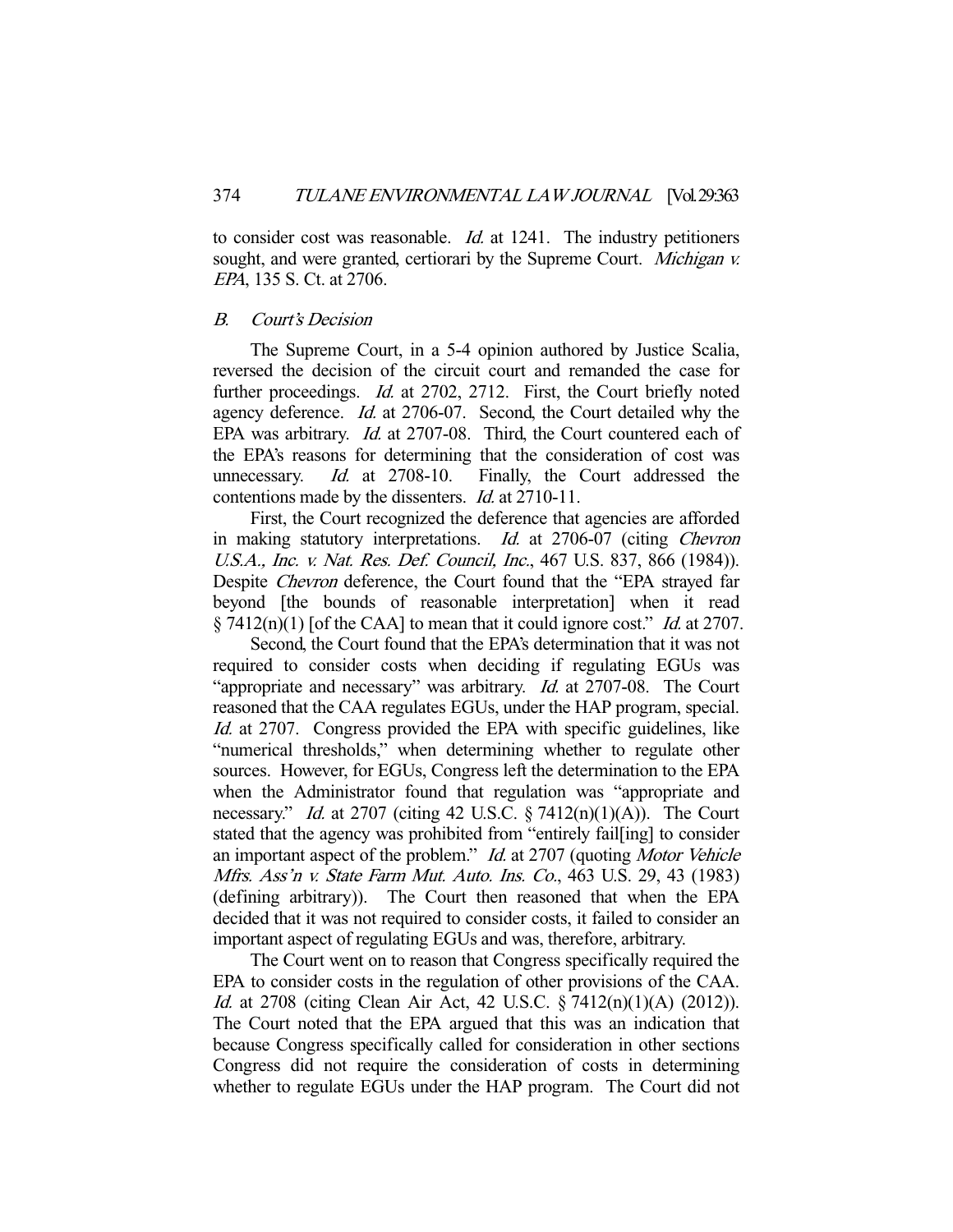find this argument compelling. Instead, the Court stated that *Chevron* permits an agency to choose between "reasonable interpretations" of a statute but does not allow an agency to simply retain the parts of statute it likes while disregarding other parts. *Id.* at 2708 (citing *Chevron U.S.A.*, Inc. v. Nat. Res. Def. Council, Inc., 467 U.S. 837, 844 (1984)).

 Third, the Court addressed the EPA's arguments for finding the consideration of cost irrelevant. Id. at 2708-10. The EPA cited Whitman, for precedence that the consideration of cost was prohibited. Id. at 2709 (citing Whitman v. Am. Trucking Ass'ns, 531 U.S. 457, 486 (2001)). The Court responded by reminding the Agency that Whitman concerned the initial setting of the NAAQS. The NAAQS provision of the CAA specifically calls for the standards to be set at a level necessary to "protect the public health," which made the consideration of costs inappropriate. Id. at 2709 (citing 42 U.S.C. § 7409(b)).

 The Court goes on to state that the EPA reasoned that it did not need to consider costs at the initial determination phase because it would be able to consider costs later when determining how to regulate EGUs. The Court, however, determined that the question before it was whether the "'appropriate and necessary' standard," which governs the initial determination phase, required the consideration of costs. The Court continued by addressing the EPA's argument that because EGUs are treated differently, the agency did not need to consider costs. Id. at 2710. However, the Court determined that this is precisely why it should consider costs. Further, the EPA decided that the "appropriate and necessary" decision must be "understood in light of all three studies required by" the provision. The Court responded by noting that one of those required studies mandated the consideration of costs.

 Finally, the Court identified and responded to the concerns of the dissent. For one, the Court noted that even the dissent did not "embrace EPA's far reaching claim that Congress made cost altogether irrelevant to the decision to regulate" EGUs. However, the Court reasoned that the dissent exaggerated the importance of considerations of costs at later phases of EGU regulation. Further, the dissent determined that the consideration of costs is not necessary because EGUs are regulated under other state and federal laws. Id. at 2711. The Court noted that these reasons were not included in the EPA's findings. Additionally, because none of the dissent's arguments "ensure cost-effectiveness," and because the EPA did not rely on any of these cost-mitigating considerations, the Court determined that it was not permitted to take into account these factors.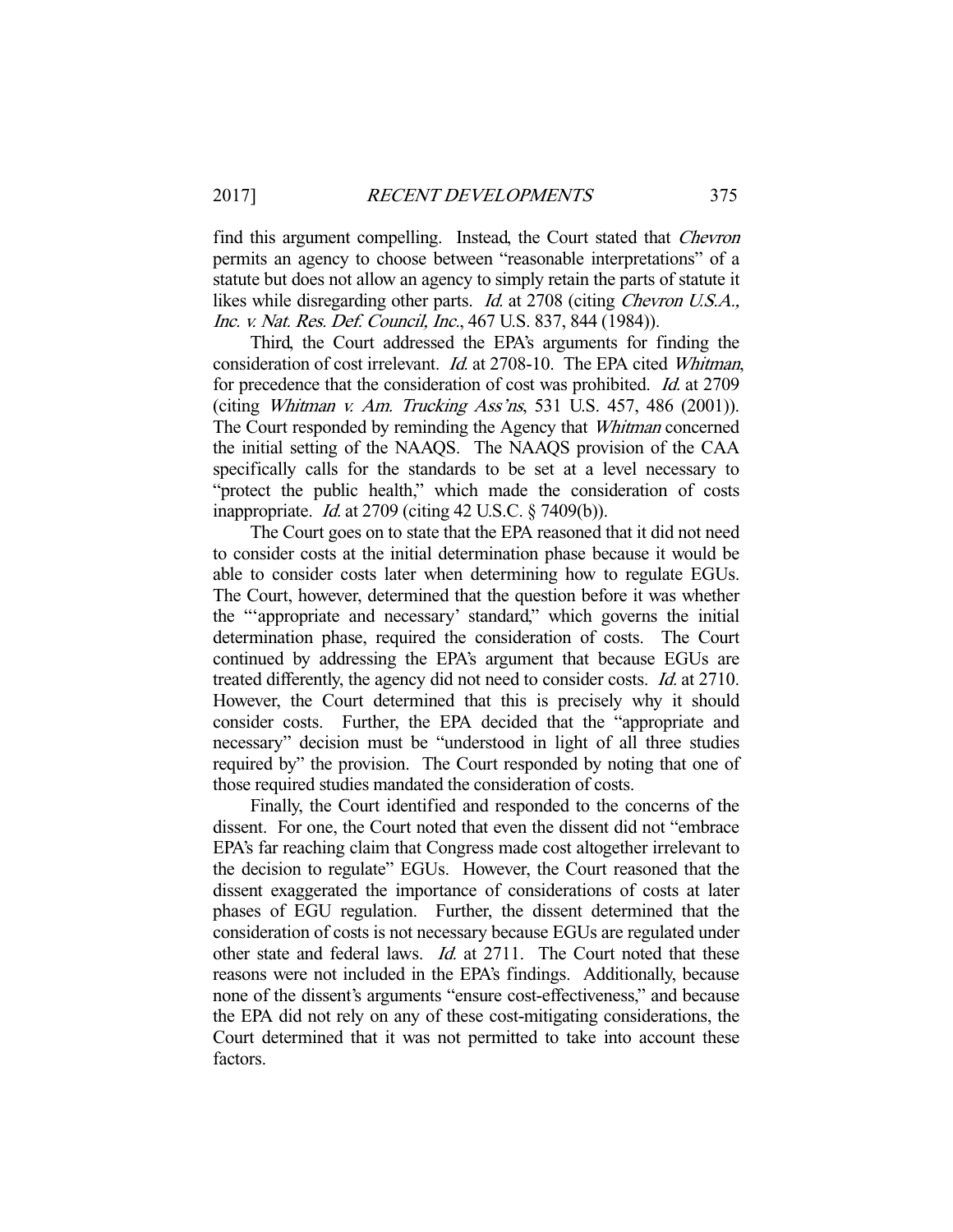#### C. Analysis

Michigan v. EPA is another case in a long line of Supreme Court precedence that shapes the way agencies make regulatory determinations. So far, an agency cannot consider costs if the statutory provision it is interpreting specifically calls for the consideration of public health. Whitman v. Am. Trucking Ass'ns, 531 U.S. 457, 486 (2001). Additionally, if the agency is interpreting a provision that is silent on whether to consider costs, and whether considering costs would be reasonable, the agency may consider costs. See, e.g., EPA v. EME Homer City Generation, L.P., 134 S. Ct. 1584, 1607 (2014). Now, after Michigan v. EPA, an agency must consider costs when determining whether regulation is "appropriate and necessary." Michigan v. EPA, 135 S. Ct. 2699, 2712 (2015).

 It seems to be a logical decision that agencies must consider costs when determining whether a regulation is "appropriate and necessary." If the failure to regulate would cost lives or result in public health problems, the benefits will clearly outweigh the costs. Further, Congress presumably would not delegate to an agency to determine whether it is "appropriate and necessary" to regulate if failure to regulate would result in the loss of life. However, as technology changes and new dangers are discovered, it may be important for an agency to have the ability to regulate without consideration of monetary costs. Only time will tell how the Court's decision will shape the future of regulation by public health agencies.

# Amanda Serfess

#### II. ENDANGERED SPECIES ACT

Order Denying Plaintiff's Motion for Preliminary Injunction, Western Exploration LLC v. Department of the Interior, No. 3:15-cv-00491-MMD-VPC (D. Nev. Dec. 8, 2015)

#### A. Background

 In March 2010, the U.S. Fish and Wildlife Service (FWS) listed three entities of the greater sage-grouse as a threatened or endangered species under the Endangered Species Act. Order Denying Pl.'s Mot. for Prelim. Inj. at 1, W. Expl. LLC v. Dep't of the Interior, No. 3:15-cv-00491-MMD-VPC (D. Nev. Dec. 8, 2015). FWS found that regulatory mechanisms available to the Bureau of Land Management (BLM) and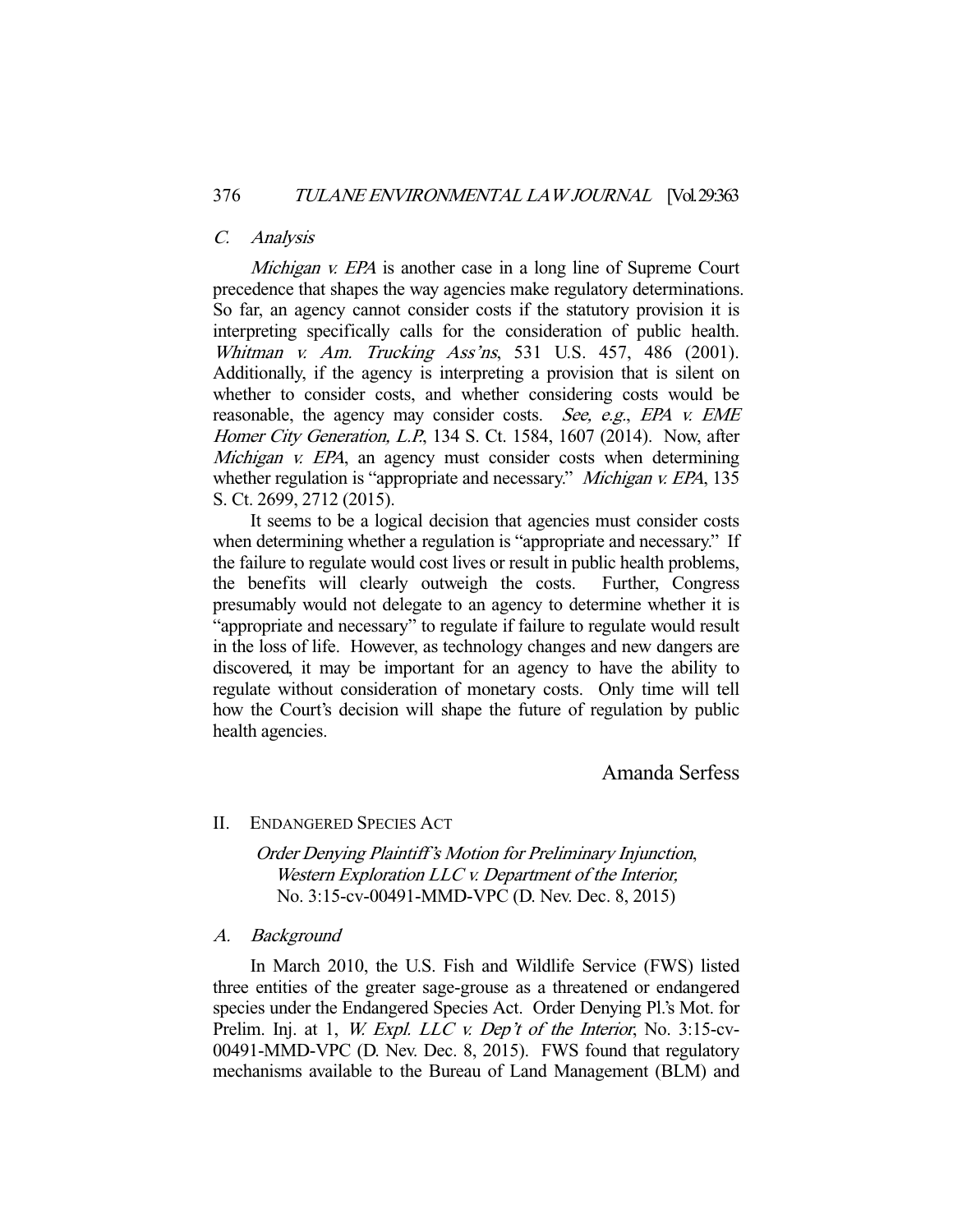the U.S. Forest Service (USFS) (together, "agencies") were inadequate to protect the sage-grouse species and their habitat. See id. at 2 (citing Endangered and Threatened Wildlife and Plants; 12-Month Findings for Petitions To List the Greater Sage-Grouse (Centrocercus Urophasianus) as Threatened or Endangered, 75 Fed. Reg. 13,910 (Mar. 23, 2010)). In response, BLM and USFS issued amended land management plans that incorporated protection measures for the sage-grouse. The managementplan amendments govern 67 million acres of federal lands across ten states.

 On September 23, 2015, plaintiffs Elko County, Eureka County, Western Exploration LLC, and Quantum Minerals LLC filed suit, seeking judicial review of the Agencies' actions under the Administrative Procedure Act. *Id.* (citing 5 U.S.C. § 706 (2012)). Specifically, "Plaintiffs challenge Defendants' decisions to adopt the portions of the plan amendments that cover over 20 million acres of federal lands in Nevada ('Plan Amendments')." The plaintiffs initiated a motion for preliminary injunction to enjoin the agencies from implementing certain restrictions in their Plan Amendments, pending a decision on the merits. The United States District Court for the District of Nevada denied the plaintiff's motion, holding that the Plaintiffs failed to meet their burden of demonstrating a likelihood of irreparable harm in the absence of the requested preliminary injunction. *Id.* at 1.

#### B. The Court's Decision

 The court began by setting out the legal standard for a preliminary injunction. *Id.* at 3. To qualify for a preliminary injunction, a plaintiff must demonstrate: 1) a likelihood of success on the merits, 2) a likelihood of irreparable harm, 3) that the balance of hardships favors the plaintiff, and 4) that the injunction is in the public interest. Id. (citing Winter v. Nat. Res. Def. Council, Inc., 555 U.S. 7, 20 (2008)). The court noted that in the United States Court of Appeals for the Ninth Circuit, alternatively, "an injunction may issue under a 'sliding scale' approach if there are serious questions going to the merits and the balance of hardships tips sharply in the plaintiff's favor." Order, *supra*, at 3 (citing All. for the Wild Rockies v. Cottrell, 632 F.3d 1127, 1134-35 (9th Cir. 2011)). The plaintiffs were concerned with several aspects of the Plan Amendments including restrictions on travel and grazing, and mining and local land-use planning.  $Id$  at 4. Specifically, the plaintiffs argued that the Plan Amendments could harm the environment by "creating an increased risk of wildfire, impede the [c]ounties' ability to maintain and repair roads by restricting travel to existing routes, diminish grazing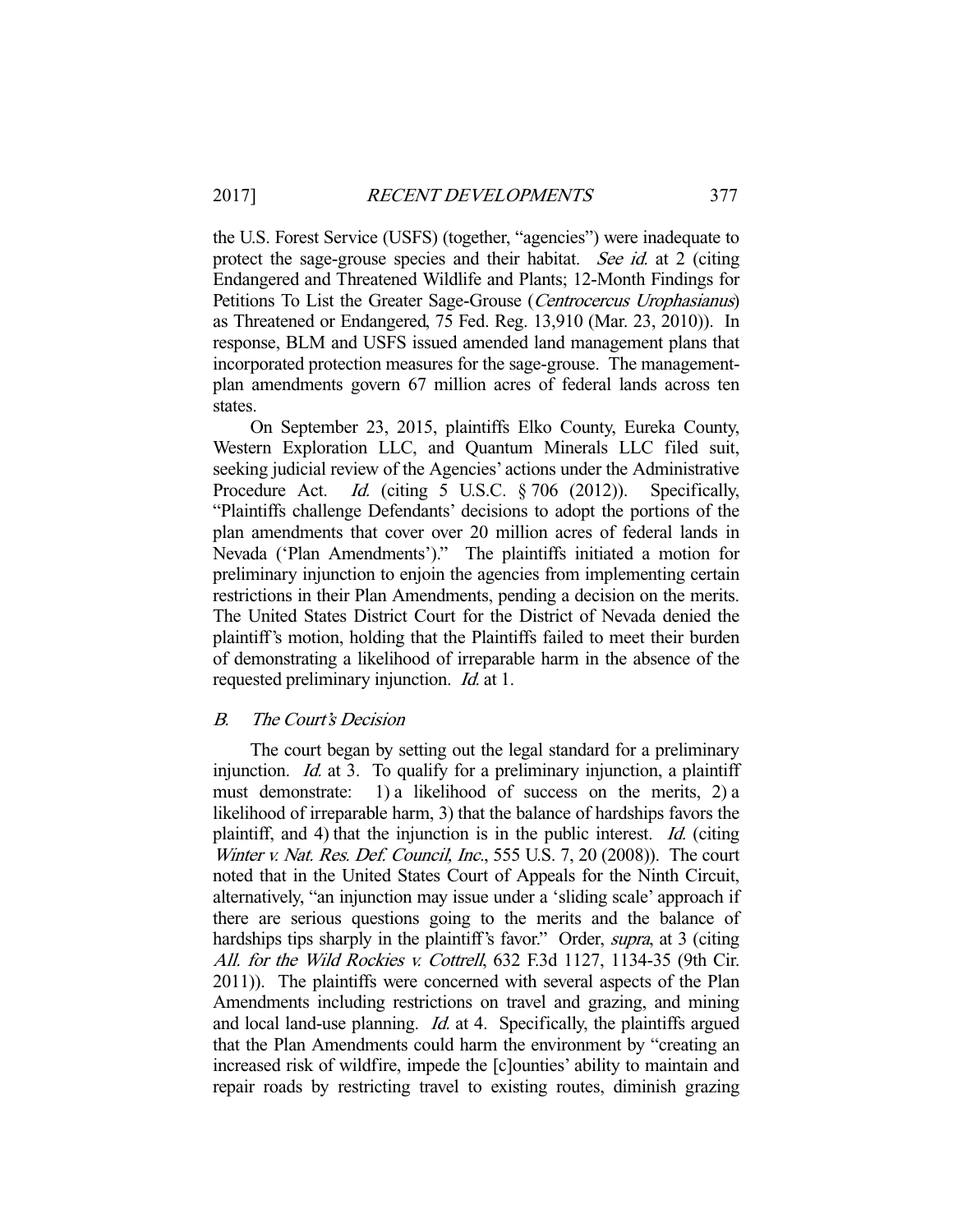allotments, and dissuade investors from Quantum's and Western's mining interests." Id. at 4-5 (citing Pls.' Mot. for Prelim. Inj. at 24-28, W. Expl. LLC v. Dep't of Interior, No. 3:15-cv-00491-MMD-VPC (D. Nev. Sept. 28, 2015)).

 The court began by examining the plaintiffs' claims that the Plan Amendments impede decisions on travel and transportation. Id. at 5. BLM's amendment states that "in areas where travel planning has not been completed, limit off-highway vehicle (OHV) travel to existing routes in [Priority Habitat Management Areas ('PHMAs')] and [General Habitat Management Areas ('GHMAs')] until subsequent implementation-level travel planning is completed and a designated route system is established." *Id.* (alteration in original). The FWS Amendments also limit travel on National Forest System (NFS) lands "to designated roads and trails within the forest transportation system." The plaintiffs argued that these travel plans affect thousands of miles and include routes "to which the Counties' rights have not been adjudicated." The court determined that the plaintiffs' concerns about the travel restrictions did not amount to the likelihood of irreparable harm because there must be the demonstration of an "immediate threatened injury." Id. at 6 (quoting Caribbean Marine Servs. Co. v. Baldridge, 844 F.2d 668, 674 (9th Cir. 1988)). As stated by the defendants, the Plan Amendments did not close existing routes and left open the exemption for emergency vehicles. Id. at 5. The court noted that the future need of adjudication about the roads created the possibility, but not a likelihood, of irreparable harm.

 The plaintiffs next argued that the Plan Amendments would increase the risk of wildfire by restricting grazing. Id. at 6. Specifically, the Plan Amendments state that BLM must "prioritize reviewing grazing permits and processing new permits or leases in the [Sagebrush Focal Areas (SFA)] before processing permits outside the SFA." *Id.* at 7. The plaintiffs asserted that the land health assessments created a likelihood for irreparable harm by potentially limiting the grazing allowed under the review permits, thus increasing the risk of wildfires. Again, the court stated that this was a potential harm and was too speculative to rise to the status of likelihood of irreparable harm. The plaintiffs' witnesses stated that the Plan Amendments do not actually modify grazing permits and no current permit holders have yet been affected by the new plan.

 The BLM Amendments recommend withdrawing lands within the SFA from the Mining Act of 1872. *Id.* at 8. Following that recommendation, the U.S. Department of the Interior issued a notice of approval of an application to withdraw the SFA, which temporarily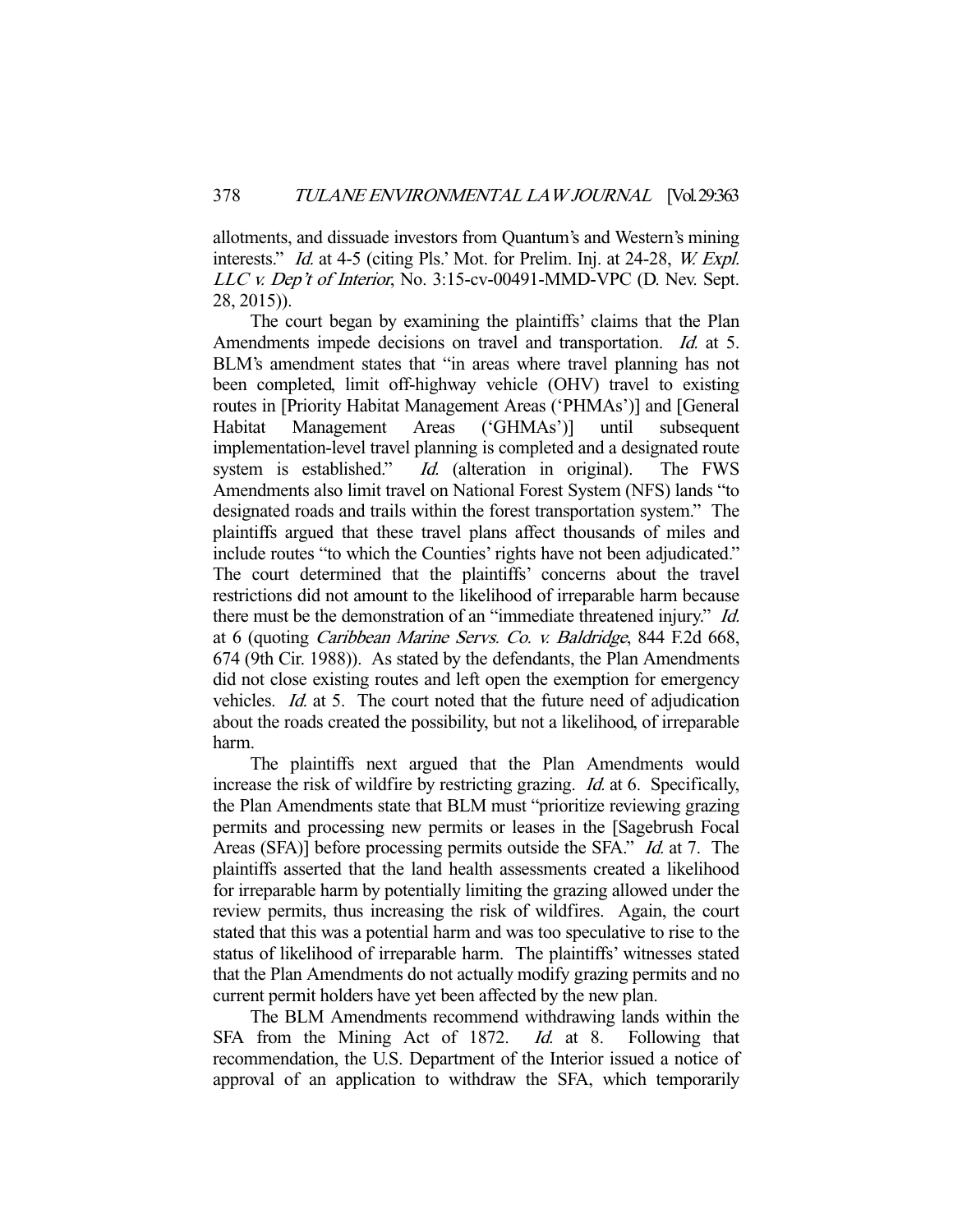segregates the lands while the application is processed. Id. at 8-9. "During the segregation period and 'subject to existing rights, the [SFAs] will be segregated from location and entry under the United States mining laws." *Id.* at 9 (quoting Notice of Proposed Withdrawal; Sagebrush Focal Areas; Idaho, Montana, Nevada, Oregon, Utah, and Wyoming and Notice of Intent to Prepare an Environmental Impact Statement, 80 Fed. Reg. 57,635, 57,637 (Sept. 24, 2015), amended by 80 Fed. Reg. 63,583 (Oct. 20, 2015) (alteration in original)). The government has the authority to examine the validity of any claim that is located on public lands and later excluded. Order, *supra*, at 9 (quoting Ernest K. Lehmann & Assocs. v. Salazar, 602 F. Supp. 2d 146, 150 (D.D.C. 2009)).

 With this potential, the plaintiffs, Quantum and Western, claimed that the Plan Amendments created irreparable economic injury. Specifically, the plaintiffs stated that the Amendments created a "cloud of uncertainty" over their mining prospects and detrimentally affected Western's ability to raise funds. The court found that neither claim was substantiated by evidence of a likelihood of irreparable harm, as no evidence showed the amendments would disrupt mining prospects. See id. at 10. The court noted that the mining industry is highly regulated and that Quantum and Western "must take their mineral interests with the knowledge that the Government retains substantial regulatory power over those interests." Id. (quoting United States v. Locke, 471 U.S. 84, 105 (1985)). The court further noted that the Plan Amendments did not affect the normal approval process for mining claims made by either Quantum or Western. *Id.* at 11. Moreover, the court found that Western's claims of lost fundraising from investors was a reaction to third parties and thus "insufficient to support a finding of imminent irreparable harm." Id. at 12. Western claimed that it did not have the financial resources to survive a protracted claim-validity examination. However, the court noted that Western received no formal notice of such an examination. Western's claimed harm rested on the results of hypothetical scenarios, which the court found to be an articulation of a possibility of harm, not the likelihood of irreparable harm.

 Finally, the court analyzed the plaintiffs' claim that the Plan Amendment would affect lands identified for disposal. *Id.* at 14-15. Washoe County and Humboldt County were in the process of acquiring federal lands suitable for disposal. The plaintiffs argued that the Plan Amendments would interrupt the land-disposal process and thus cause irreparable harm. Again, the court held that such harm was not immediate, and therefore not suitable to lead to a preliminary injunction.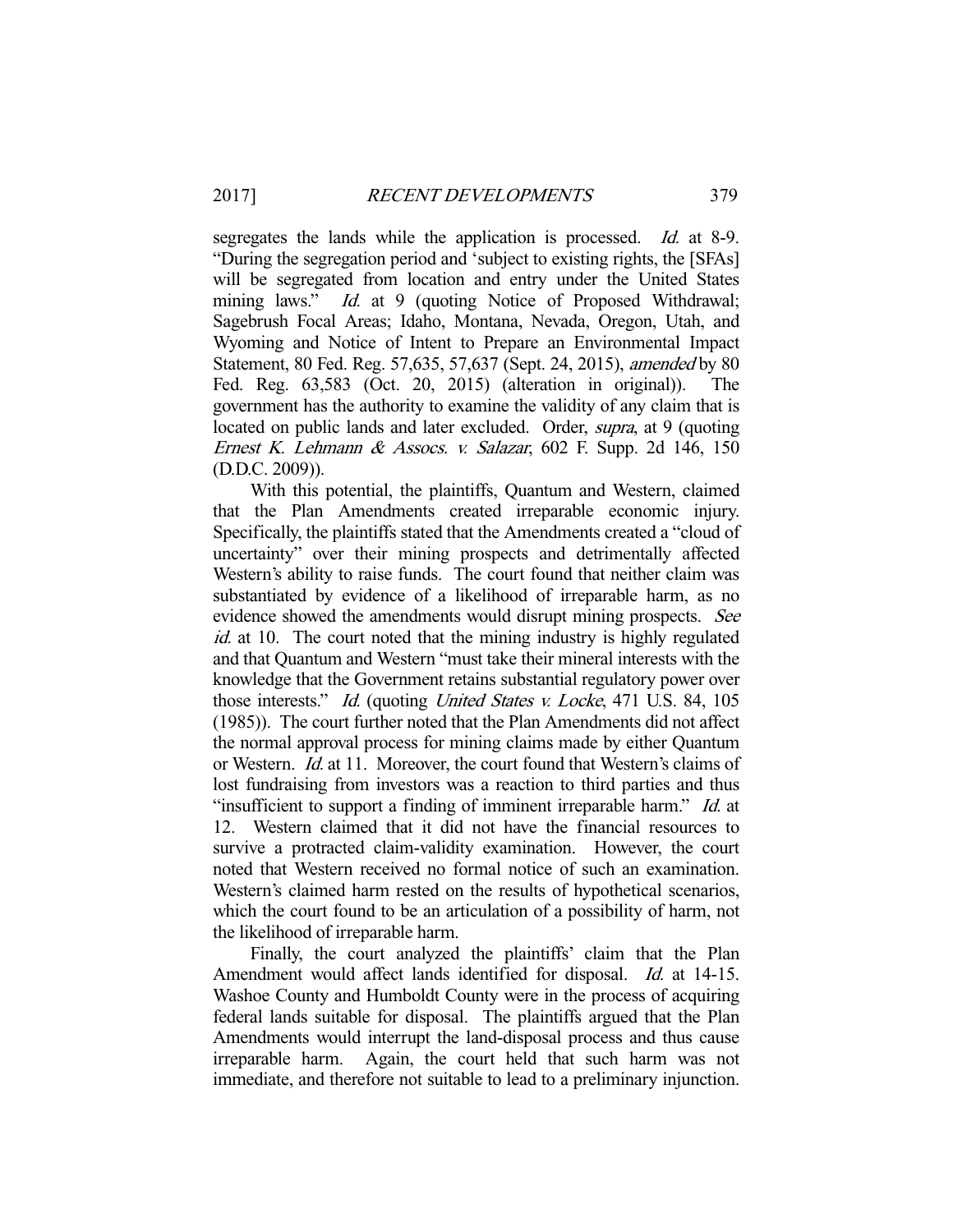The court stated that "even assuming that those lands will be withdrawn from disposal, such a withdrawal is nevertheless not immediate. . . . The land disposal process is lengthy, the two Counties have not completed this process, and the planned projects do not have a clear or certain start date in the near future." *Id.* at 16.

#### C. Analysis

 The court correctly held that the plaintiffs failed to meet their burden of demonstrating a likelihood of irreparable harm. The requested preliminary injunction by Quantum and Western was an attempt to hedge their bets against potential future harm. Quantum and Western cited to hypothetical scenarios and jumped the gun on proof of there being actual imminent harm.

Jessica Marsh

# III. PLASTIC POLLUTION

# Microbead-Free Waters Act: U.S. Bans Plastic Microbeads as a Means To Combat Ocean Pollution

 Most people are aware of the connection between climate change and the world's dependency on fossil fuels for transportation and energy purposes, but some may not realize how the use of fossil fuels in the form of plastic is finding its way into the oceans and the species living within them. In fact, the world's oceans are inundated with 5.25 trillion pieces of plastic garbage. Claire Groden, Report: Plastic Pollution in the Ocean Is Reaching Crisis Levels, FORTUNE (Oct. 1, 2015, 4:03 PM), http://fortune.com/2015/10/01/ocean-plastic-pollution/. One contributor to this pollution is the cosmetics industry, specifically via face and body scrubs and toothpaste that feature tiny exfoliating agents that have the following ingredients: polyethylene or polypropylene. Microbeads, 5 GYRES, http://www.5gyres.org/microbeads/ (last visited Jan. 27, 2016). With the purpose of reducing the amount of plastics entering the ocean, Congress enacted the Microbead-Free Waters Act of 2015 on December 28, 2015. Pub. L. No. 114-114, 129 Stat. 3129 (2015) (to be codified at 21 U.S.C. 331).

# A. Background

 Global consummation of plastics has continued to grow since they were introduced commercially in the 1930s and 1940s. Jenna R.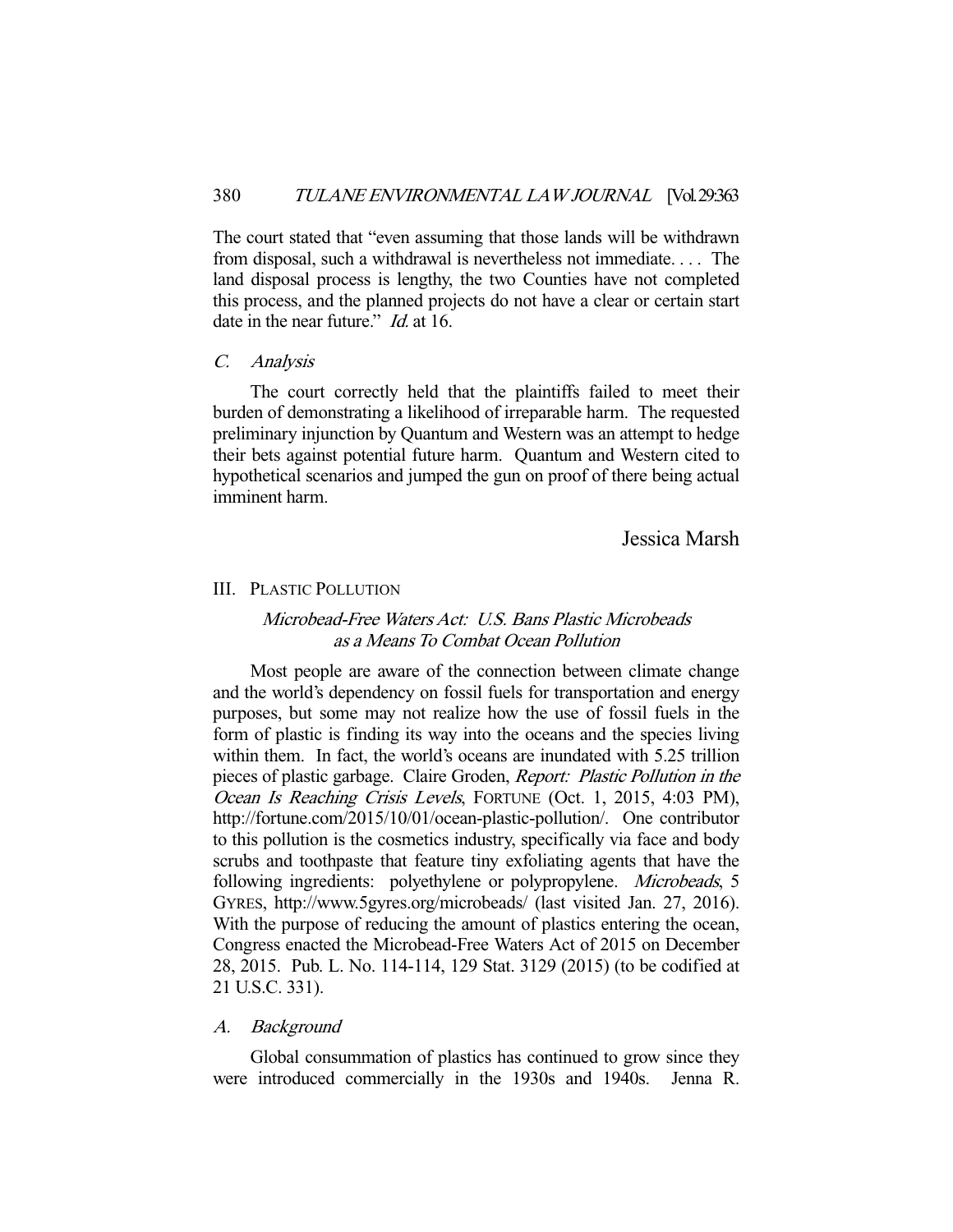Jambeck, et al., Plastic Waste Inputs from Land into the Ocean, 347 SCI. 768, 768 (2015). Currently, only 5% to 10% of plastic products are recovered. The Plastic Problem, 5 GYRE, http://www.5gyres.org/micro beads/ (last visited Jan. 27, 2016). Fifty percent of the recovered plastic products are sent to landfills and some are recycled, while much of the remainder makes its way to the ocean. Reducing the plastic that comes into contact with the ocean is a problem of waste management. China, Indonesia, the Philippines, Thailand, and Vietnam are responsible for "more than half" of the plastic in the ocean due to weak wastemanagement infrastructure that has failed to grow in pace with these countries' industrialization. Groden, supra. The issues surrounding waste management are particularly challenging for addressing plastic microbeads.

 In the United States, wastewater is filtered at a waste treatment facility before it is recycled or discharged into the ocean. Erin Brodwin, Here's Why the US Government Banned a Bunch of Soaps, Bodywashes, and Toothpastes, BUS. INSIDER (Jan. 2, 2016, 12:00 PM), http:// www.businessinsider.com/why-obama-banned-microbead-soap-2015-12. However, smaller particles, specifically microbeads, are not contained during the filtration process and thus, directly enter into various waterways from the oceans to the Great Lakes. In fact, researchers estimate that 8 trillion microbeads are entering U.S. rivers and oceans every day, which amounts to having enough "tiny plastic balls to cover more than 300 tennis courts," and that is only 1% of the total amount of microbeads discharged daily. Zoë Schlanger, The U.S. Just Banned Microbeads, Those Tiny Plastic Environmental Disasters in Your Face Wash, NEWSWEEK (Dec. 31, 2015, 3:09 PM), http://www.newsweek. com/united-states-just-banned-microbeads-those-tiny-plastic-disastersyour-face-410617. The remaining 99% remains in sewage sludge due to the inability to properly filter out microbeads during the waste treatment process, and this sludge is commonly used as fertilizer. Therefore, these miniscule plastic pieces are introduced to crops via irrigation and continue to travel to waterways, accumulating fertilizers and pesticides along the way.

 The most critical problem with plastics is that they are persistent in the ecosystem, meaning they do not biodegrade. Jambeck, *supra* (citing Richard C. Thompson et al., Our Plastic Age, 364 PHIL. TRANSACTIONS ROYAL SOC'Y B. 1973, 1975 (2009)). Exposure to the elements causes the plastics to break into smaller particles and, as such, can be ingested by a variety of species along the trophic scale. Id. (citing Miriam C. Goldstein & Deborah S. Goodwin, Gooseneck Barnacles (Lepas spp.)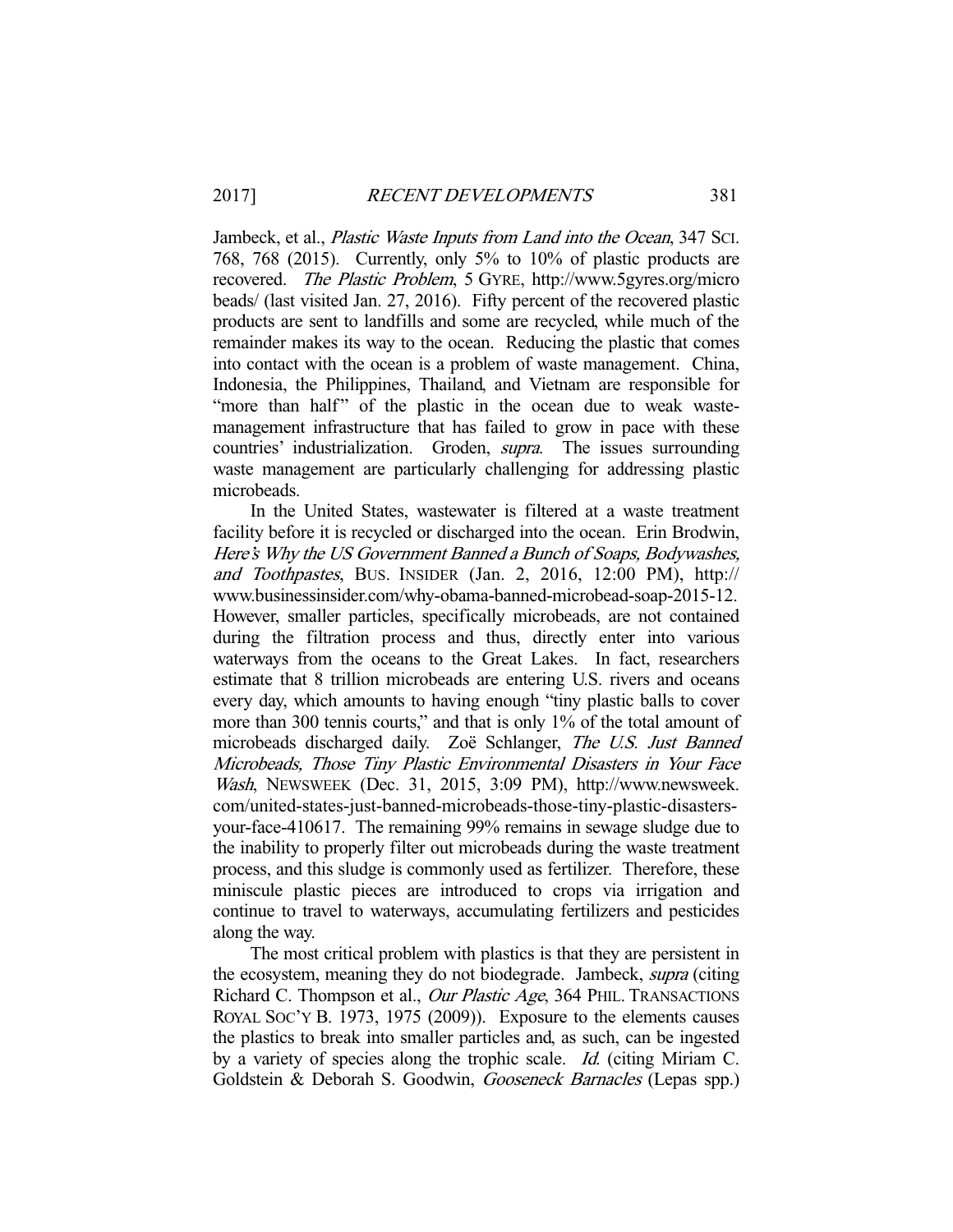Ingest Microplastic Debris in the North Specific Subtropical Gyre, 1 PEER J. 184 (2013)). Marine organisms often cannot distinguish between plastic pieces and their regular meals, and if they ingest the microbeads, they can get stuck in the animal's intestines or stomach. This can result in starvation or other health complications. Brodwin, supra. Another concern is pesticides and other toxics entering into the food chain through the stomachs of plankton, fish, and other larger organisms as well as humans. Jordan Weissmann, Why the Government Just Banned Those Plastic Microbeads in Your Face Wash, SLATE: MONEYBOX BLOG (Dec. 30, 2015, 12:43 PM), http://www.slate.com/blogs/moneybox/2015/ 12/30/obama\_signs\_law\_banning\_plastic\_microbeads\_in\_bath\_products. html; see generally Marcus Eriksen, The Plastisphere—The Making of a Plasticized World, 27 TUL. ENVTL. L.J. 153, 157-161 (2014) (discussing the impact of plastic on the digestive systems of animals and humans). Thus, this plastic pollution not only has ecological implications but also poses a serious threat to the security of global food supply. Groden, supra.

#### B. Legislation

 Several states including California and Illinois previously passed laws banning plastic microbeads. Rachel Abrams, California Becomes Latest State To Ban Plastic Microbeads, N.Y. TIMES (Oct. 8, 2015), http://www.nytimes.com/2015/10/09/business/california-bans-plasticmicrobeads.html?  $r=0$ . The federal government quickly followed suit. The Microbead-Free Waters Act of 2015 met little-to-no resistance as Congress welcomed the ban with bipartisan support, and the cosmetics industry readily approved of the effort to curb plastic pollution. Weissmann, *supra*. The Act is an amendment to the Federal Food, Drug, and Cosmetic Act that prohibits the "manufacture or the introduction or delivery for introduction into interstate commerce of rinse-off cosmetic that contains intentionally-added plastic microbeads." Microbead-Free Waters Act of 2015, Pub. L. No. 114-114, 129 Stat. 3129, 3129 (2015) (to be codified at 21 U.S.C. 331). A plastic microbead is defined as "any solid plastic particle that is less than five millimeters in size and is intended to be used to exfoliate or cleanse the human body or any part thereof." The Act calls for the discontinuance of the manufacture of microbeads on July 1, 2017, and bans the introduction or delivery for introduction of microbeads into interstate commerce on July 1, 2018.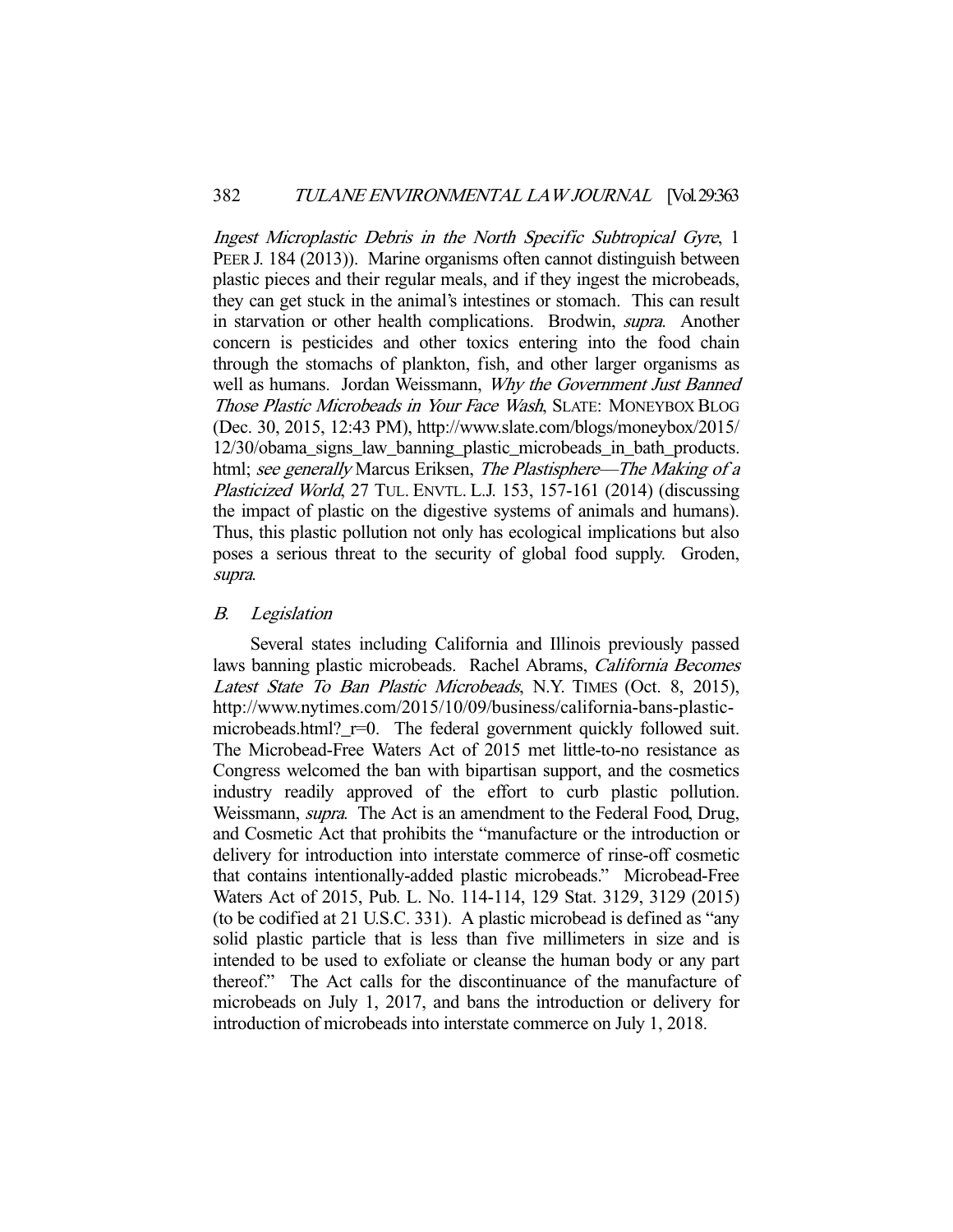### C. Analysis

 This ban marks a positive step in the direction of reducing the pollution in the world's oceans. Nongovernmental organizations, such as the 5 Gyres Institute and Ocean Conservancy, have been at the forefront of raising awareness of the plastic microbead and general plasticpollution problem. See Lisa Kaas Boyle, Journey of the Plastic Microbeads: From Science to Legal Policy, HUFFPOST GREEN: BLOG (Jun. 11, 2015), http://www.huffingtonpost.com/lisa-kaas-boyle/journeyof-the-plastic-mi\_b\_7426584.html. New York State, alone, contributes nineteen tons of microbeads to the oceans via drains every year. Brodwin, *supra*. Thus, national legislation is necessary to ensure that states and industry work in conjunction to reduce and ultimately eliminate microbead pollution. The practical effect of the ban is not to remove products from consumption or dismantle industry, but rather to eliminate plastic from consumer products through the substitution of the ingredient comprising the exfoliating agent. Due to public awareness, industry support, and Congressional leadership, the United States will no longer contribute to microbead pollution, whether through agricultural use via irrigation or personal use via the sink or shower drain.

Catherine Simon

Proposed Plastic Bag Restrictions in New Orleans: New Orleans, La., Carryout Bag Regulations (Proposed Nov. 19, 2015)

#### A. Introduction

 Approximately 225 million plastic bags are used every year in New Orleans. Jade Cunningham, Plastic and Paper Bags Could Come with an Extra Fee, WWLTV.COM, http://www.wwltv.com/story/news/2015/12/15/ plastic-and-paper-bags-could-come-extra-fee/77384552/ (Dec. 15, 2015, 6:40 PM). At a population of 384,320 as of July 2014, that means that the average New Orleanian consumes approximately 585 plastic bags per year, or between one and two plastic bags per day. QuickFacts: New Orleans City, Louisiana, U.S. CENSUS BUREAU, http://www.census.gov/ quickfacts/table/PST045215/2255000 (last visited Apr. 20, 2016). New Orleans' high plastic bag consumption rate combined with its location on the Mississippi River and close proximity to the Gulf of Mexico poses a threat of environmental harm to an area much larger than one confined to the city limits.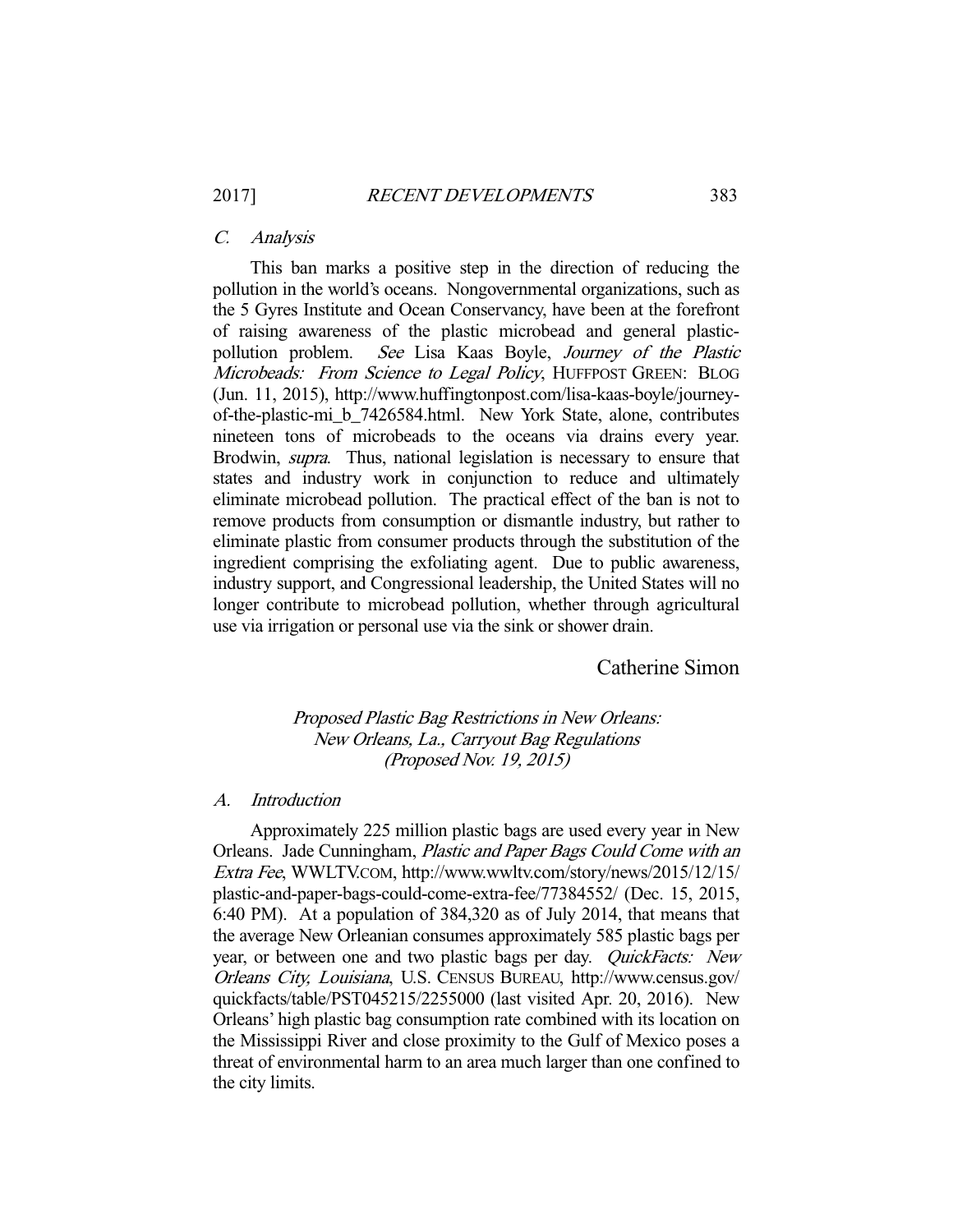Plastic, especially in the form of plastic bags, is harmful to marine life. Laura Beans, Silent Killers: The Danger of Plastic Bags to Marine Life, ECOWATCH (Aug. 6, 2013), http://ecowatch.com/2013/08/06/thedanger-of-plastic-bags-to-marine-life/. Many marine animals, including fish, sea turtles, seabirds, and marine mammals, confuse plastic pollution for food. Id.; Plastics Pollution: A Global Tragedy for Our Oceans and Sea Life, CTR. FOR BIOLOGICAL DIVERSITY, http://www.biological diversity.org/campaigns/ocean\_plastics/ (last visited Jan. 27, 2016). The sealife cannot properly digest it, and this causes a myriad of health effects. Beans, supra. Plastic bags break down after a period of time, but they do not biodegrade. As they break down, toxins including flame retardants, antimicrobials, and plasticizers are released into the environment. In the case where an animal has eaten the plastic bag or particles of plastic, those toxins build up in the animal's system. See id. The toxins then are passed up the food chain, often ending up in our poboys, gumbo, pecan-crusted redfish, and other seafood dishes. Plastics Pollution: A Global Tragedy for Our Oceans and Sea Life, supra.

## B. The Proposed Ordinance

 On November 19, 2015, New Orleans City Councilmembers Susan G. Guidry and LaToya Cantrell proposed a citywide ordinance to limit the distribution and sale of single-use carryout bags and reusable carryout bags in New Orleans. New Orleans, La., Carryout Bag Regulations (proposed Nov. 19, 2015). The councilmembers listed seven supportive rationales behind the plastic bag restrictions. *Id.* at 1. First, single-use carryout bags increase the City's expenditures for waste removal due to their sizable contribution to the City's waste. Second, "single-use carryout bags contribute to the general litter problem" in New Orleans. Third, the general litter problem "damages the aesthetics" of New Orleans, a harm that may decrease tourism and, in turn, decrease revenues gained by tourism within the City. Fourth, "single-use plastic bags are not biodegradable, and cause permanent environmental hazards to New Orleans' water, soil, and air, and otherwise harm local wildlife." Fifth, there are many alternatives to single-use plastic bags that are safe and affordable. The proposed ordinance lists three such alternatives: "reusable cloth bags, durable plastic bags, [and] recyclable single-use paper bags." Sixth, the environment and New Orleans community would benefit from restrictions on single-use carryout bags. Seventh, the proposed ordinance mirrors similar "minimum price regulations on single-use bags" in New York City and Washington D.C., the latter of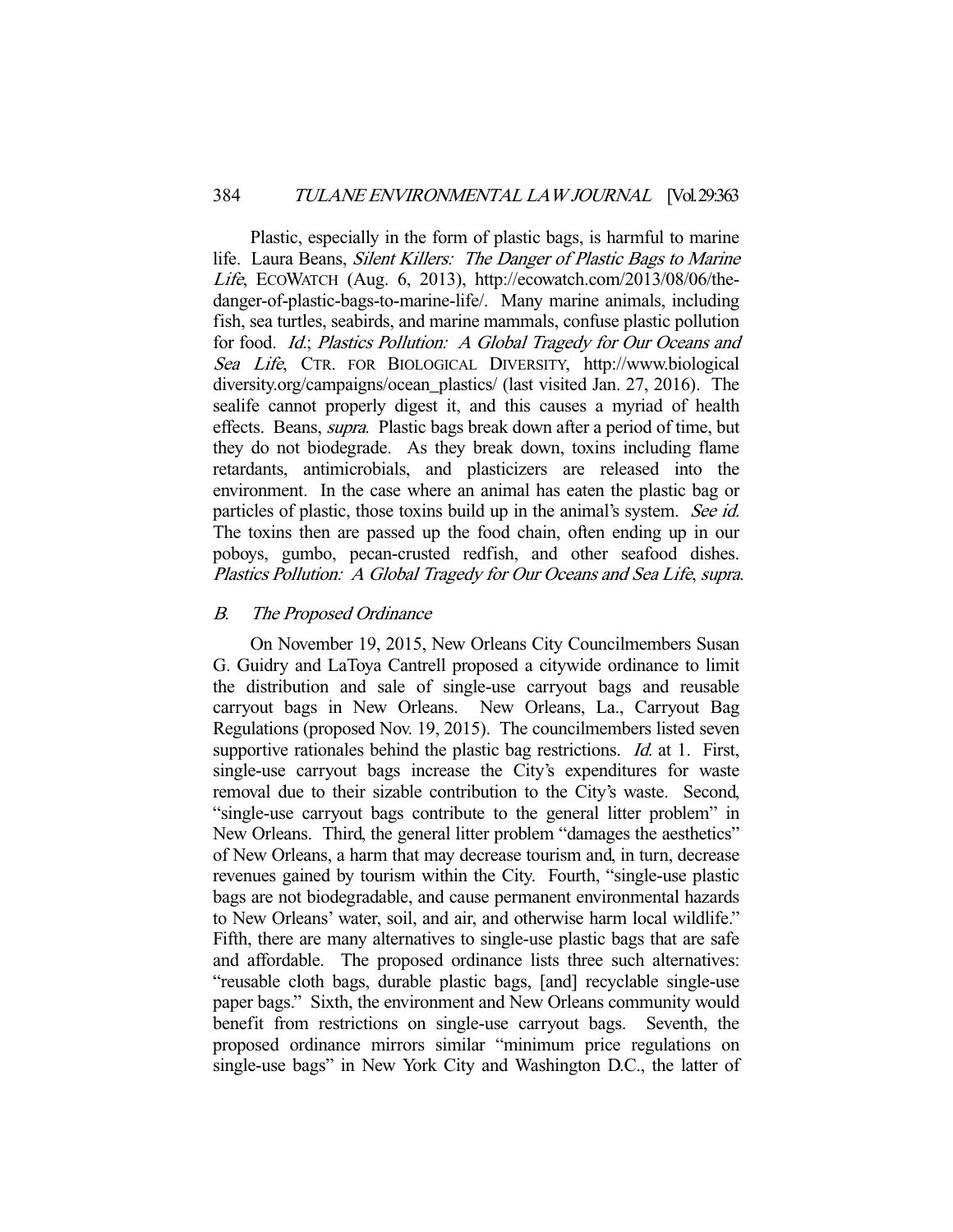which has effected a 50%-70% decrease in single-use carryout bag utilization. See id.

## 1. Single-Use Plastic Bags

 The proposed ordinance defines "single-use plastic bag" as "any carryout bag made primarily of plastic or plastic-like material that does not meet the requirements of a reusable carryout bag." Id. at 2. It further explains that "[b]iodegradable plastic bags and compostable plastic bags are both considered single-use plastic bags unless they meet the requirements of reusable carryout bags." In regard to single-use plastic bags, the proposed ordinance prohibits business establishments within the New Orleans city limits from supplying single-use plastic bags to any person for free. Id. at 3. "Business establishment" is defined in the proposed ordinance as "any enterprise that provides carryout bags to its customers, including sole proprietorships, joint ventures, partnerships, corporations, or any other legal entity whether for profit or not for profit and includes all employees of the business and any independent contractors associated with the business." Id. at 2. Business establishments may sell single-use plastic bags to its customers for a minimum of ten cents per bag, and each customer's receipt "must specify the number of single-use plastic bags provided to that customer and the total amount charged to the customer for those bags." Id. at 3. Business establishments are excepted from the ten-cent minimum for customers participating in the Supplemental Nutrition Assistance Program, the Women, Infants, and Children Program, and/or the Louisiana Combined Application Project.

#### 2. Single-Use Paper Bags

 The proposed ordinance provides similar restrictions for single-use paper bags. Under the proposed ordinance, a "reusable carryout bag" is (1) "[a] bag made of cloth or other machine washable fabric that has handles," or (2) "[a] durable plastic bag with handles that is at least 2.25 mils thick and is specifically designed and manufactured for multiple reuses." *Id.* at 2. Like single-use plastic bags, the proposed ordinance prohibits business establishments within the New Orleans city limits from supplying single-use paper bags for free. Id. at 3-4. Business establishments may sell customers 100% recyclable single-use paper bags composed of a minimum of 40% post-consumer recycled material for a minimum of five cents per bag. Again, like the single-use plastic bag restrictions, business establishments must specify the number of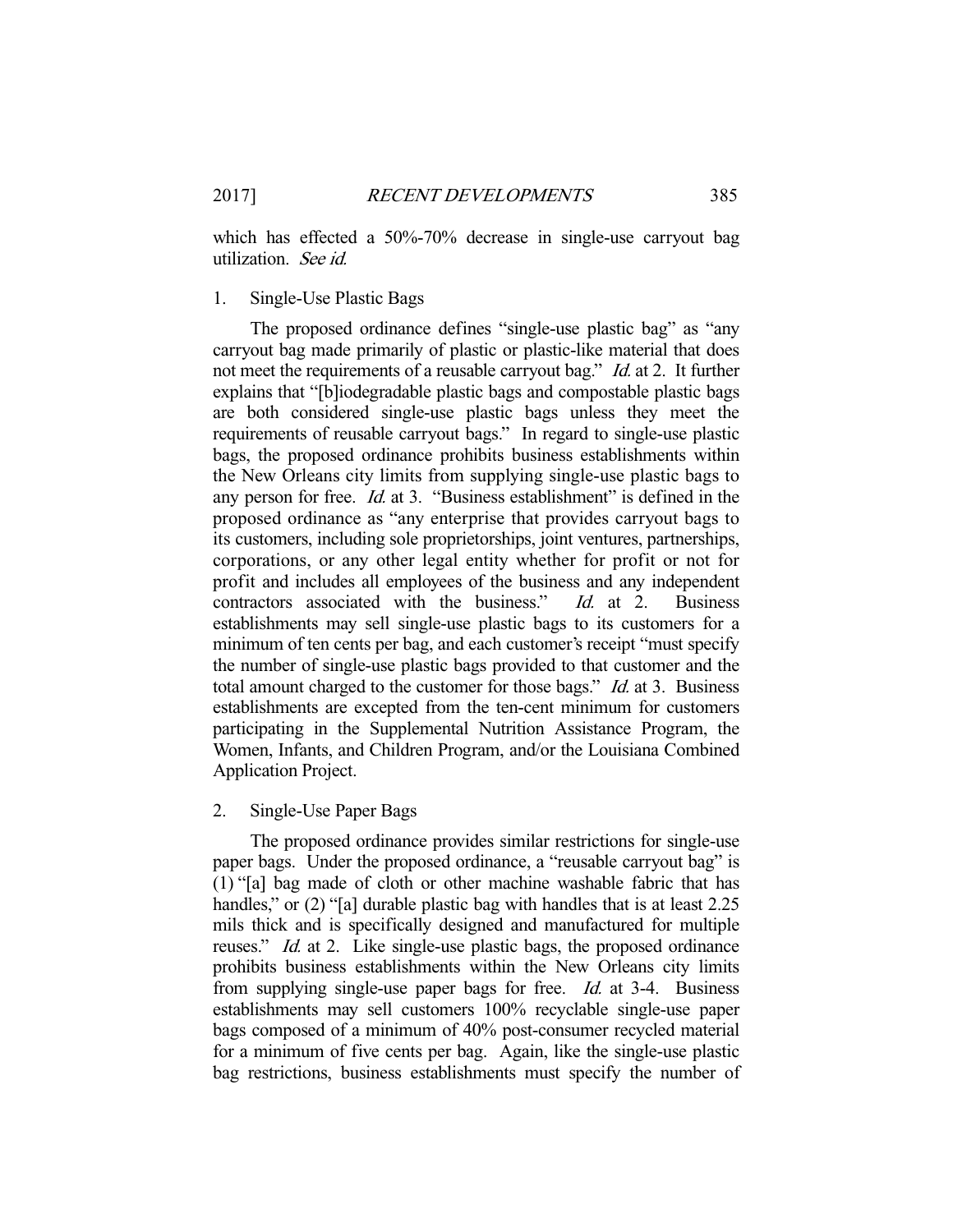bags sold and the amount charged for the bags on each customer's receipt. Id. at 4. Again, business establishments are excepted from the five-cent minimum single-use paper bag price for customers participating in the Supplemental Nutrition Assistance Program, the Women, Infants, and Children Program, and/or the Louisiana Combined Application Project.

#### 3. Exemptions

 The proposed ordinance targets grocery stores and retail stores, as illustrated in its sizable list of exemptions. Id. at 2-3. In addition to business establishments' customers participating in the Supplemental Nutrition Assistance Program, the Women, Infants, and Children Program, and/or the Louisiana Combined Application Project, the proposed ordinance contains several over-arching exemptions. Id. at 3-4. The proposed ordinance does not apply to dry-cleaning bags, doorhanger bags, umbrella bags, newspaper bags, packages of multiple bags intended for use with waste (such as garbage, pet waste, or yard waste), bags provided by pharmacists or veterinarians to contain medical necessities, to-go bags in restaurants, bags used by consumers inside business establishments, bags used to contain Mardi Gras-related items, or bags used by nonprofit corporations or other hunger-relief charities.

### 4. Enforcement

 The proposed ordinance bestows enforcement power of the ordinance on the Department of Safety and Permits, a power "including but not limited to investigating violations, issuing fines and entering the premises of any business establishment during business hours." *Id.* at 4. Once the Department determines that a business establishment is in violation of the ordinance, "it will issue a written notice to the operator of the business establishment that a violation has occurred and the potential penalties that will apply to future violations." If a business establishment continues to violate the ordinance after the Department has issued a written notice, the establishment will be subject to a fine of \$100 for a first-time violation, or a fine of \$500 for each subsequent violation after the first. *Id.* at 4-5.

# C. Analysis

 Although praised by many New Orleanians, others have met the proposed ordinance with criticism. One source compares the proposed New Orleans ordinance to a plastic bag ordinance in Austin, Texas. John Binder, The Liberals of New Orleans Are Waging a War Against Plastic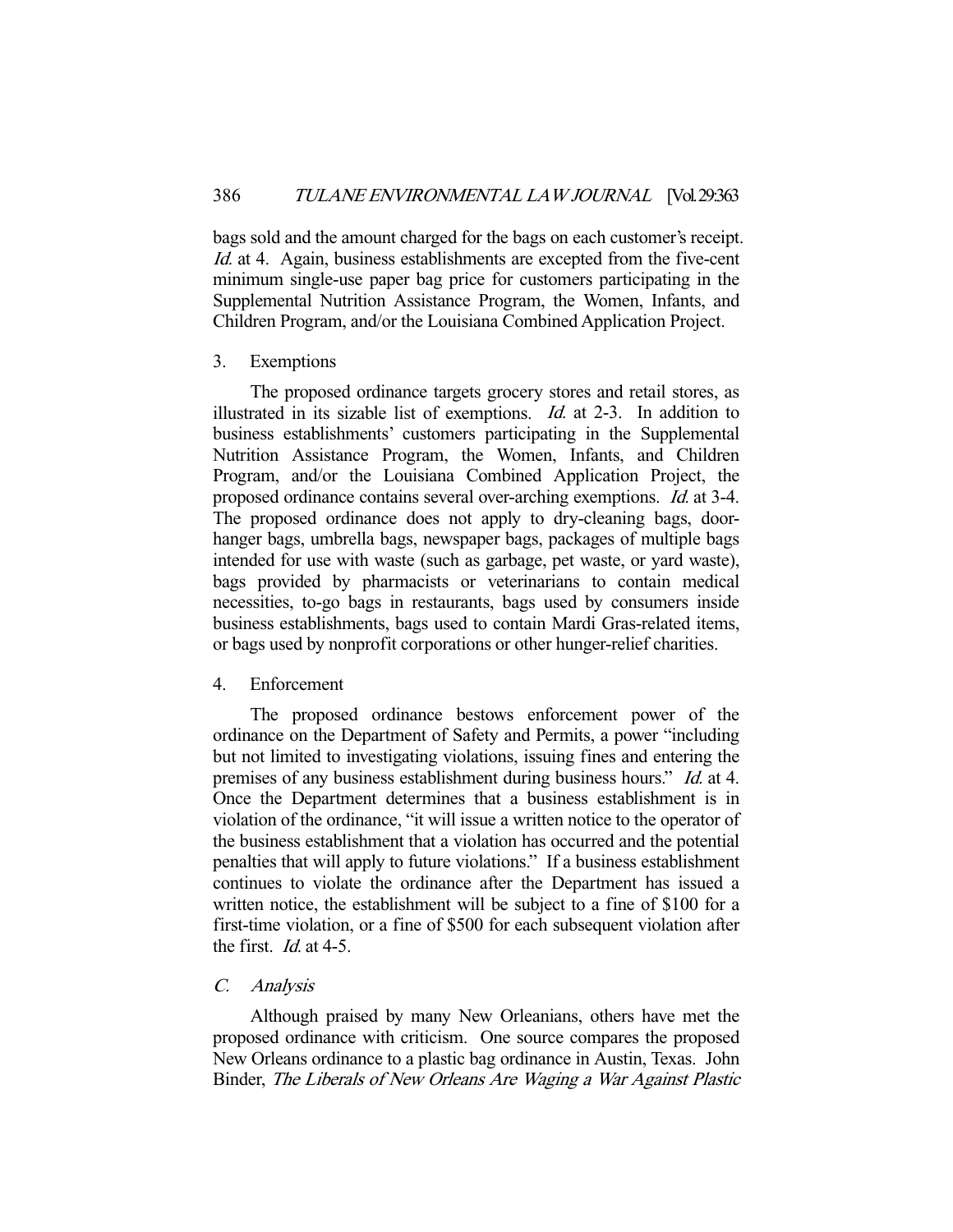Bags and You're Going To Pay for It, HAYRIDE, http://thehayride.com/ 2015/11/the-liberals-of-new-orleans-are-waging-a-war-against-plasticbags-and-youre-going-to-pay-for-it/ (Nov. 24, 2015, 3:05 PM). That source hints that the New Orleans plastic bag ordinance, if passed, would be unsuccessful in reducing negative environmental impacts, and that it would cause revenue losses to business establishments that use single-use plastic bags for their customers to carry out their purchases. See id. It also criticizes advocates for the proposed ordinance for not referring to the five- to ten-cent sales fee as a tax.

 However, the New Orleans proposed ordinance differs from the Austin ordinance in two key ways. First, while the New Orleans ordinance would require business establishments implement a sales price for single-use plastic bags under 2.25 mils (or two-and-a-quarter thousandths of an inch) thick, the Austin ordinance imposes a complete ban on all plastic carryout bags less than 4 mils (four thousandths of an inch) thick. Compare New Orleans, La., Carryout Bag Regulations (proposed Nov. 19, 2015), at 2-3 with Austin, Tex. Code of Ordinances ch. 15-6, art. 7, §§ 121(3)(c)(ii), 122 (2013). This means that consumers in Austin who do not wish to reuse bags have two options: they can buy the reusable four-mil bags at checkout, or they can shop outside of the city limits, where the ordinance does not apply. At H-E-B, a Texas-based grocery store, the first reusable plastic bag is free (or funded by H-E-B), and additional bags cost twenty-five cents each. Austin Disposable Plastic Bag Ban Takes Effect, NACS ONLINE (Mar. 5, 2013), http://www. nacsonline.com/news/daily/pages/nd0305136.aspx#.VrQus165duY.

 Single-use plastic bags are about 0.5 mils (one-half thousandth of an inch) thick. "Reusable Bag" the New Definition, WATSONVILLE PUB. WORKS & UTIL., http://cityofwatsonville.org/public-works-utilities/ reusable-bag-the-new-definition (last visited Jan. 29, 2016). Therefore, for every reusable bag that is thrown away under the Austin ordinance, it takes up as much landfill space as eight single-use plastic bags. In contrast, New Orleanian consumers who do not wish to reuse bags or purchase paper bags under the proposed ordinance will purchase singleuse plastic bags (at 0.5-mil thickness) at the ten-cent sales price or will choose to shop outside of the New Orleans city limits. Either way, the individual bags that are discarded under the proposed ordinance will take up the same amount of space in the landfills that individual bags did before: 0.5 mil each. The difference under the proposed ordinance is that some consumers will opt to purchase and use reusable bags, thereby lessening the number of plastic bags that go into landfills.